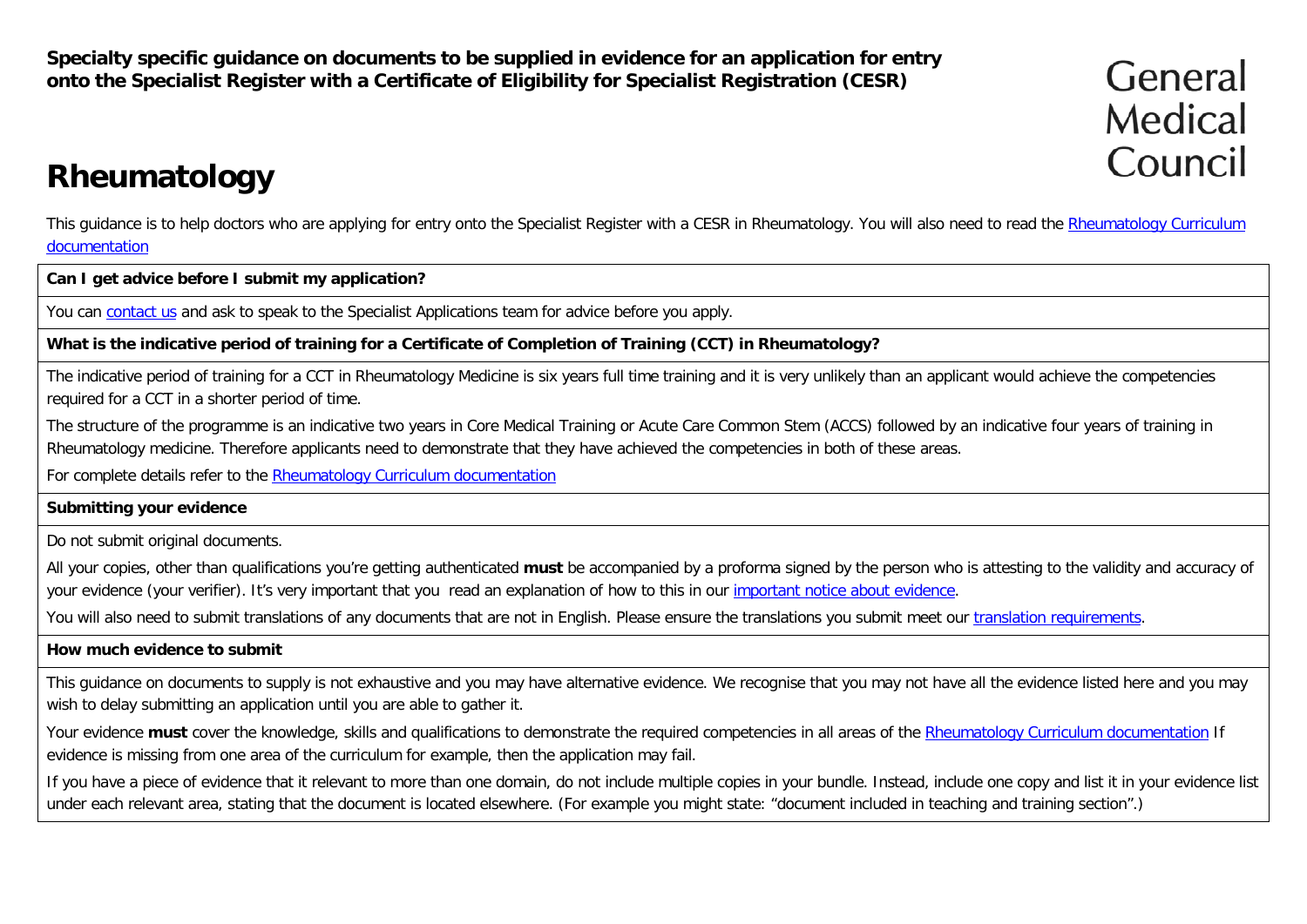

It is the experience with respect to the specialty of Rheumatology that the following areas are where unsuccessful applications usually provide inadequate or poor evidence:

- Audit: Little evidence is supplied to confirm that an applicant has participated in audit.
- Training, assessing: These areas may not form part of your role, however it is essential that evidence is supplied that confirms that you have the skills even if you have not had the opportunity to put them into practice. This may be best demonstrated by attendance at a course and the training or supervision of more junior colleagues.
- Management: It is recognised that applicants may not have experience of managing a department, however alternative forms of management could be demonstrated i.e. rota management, meeting/event management, budget management.

**Anonymising your evidence**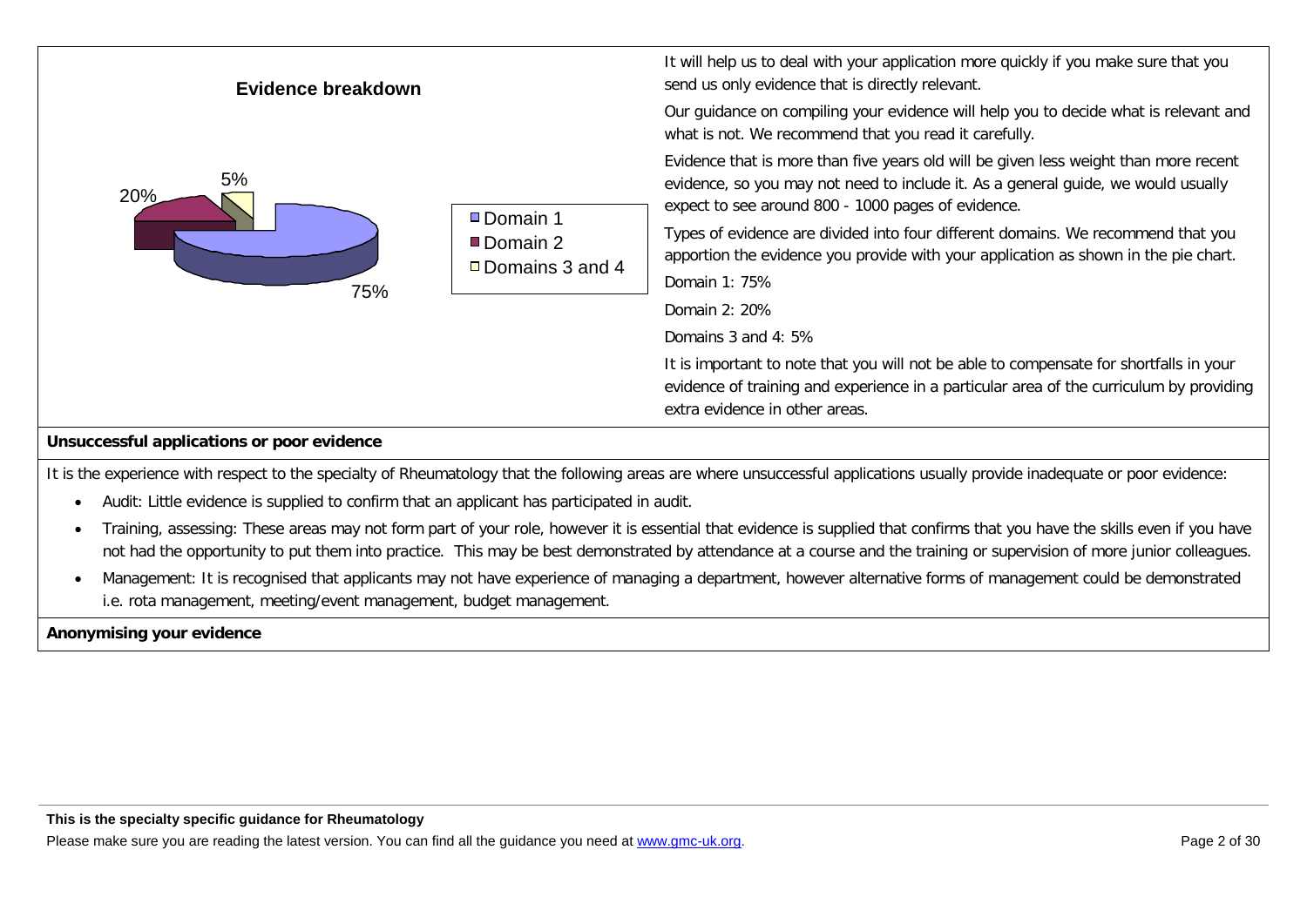**It is important that you anonymise your evidence before you submit it to us. You must remove:**

- All patient identifying details
- Details of patients' relatives
- Details of colleagues that you have assessed, written a reference for, or who have been involved in a complaint you have submitted.

This includes:

- Names (first and last)
- Addresses
- Contact details such as phone numbers or email addresses
- NHS numbers
- Other individual patient numbers
- GMC numbers

The following details don't need to be anonymised:

- Gender
- Date of birth

It is your responsibility to make sure that your evidence has been anonymised. Evidence which has not been anonymised will be returned to you. More information can be found on our [website.](http://www.gmc-uk.org/doctors/24769.asp)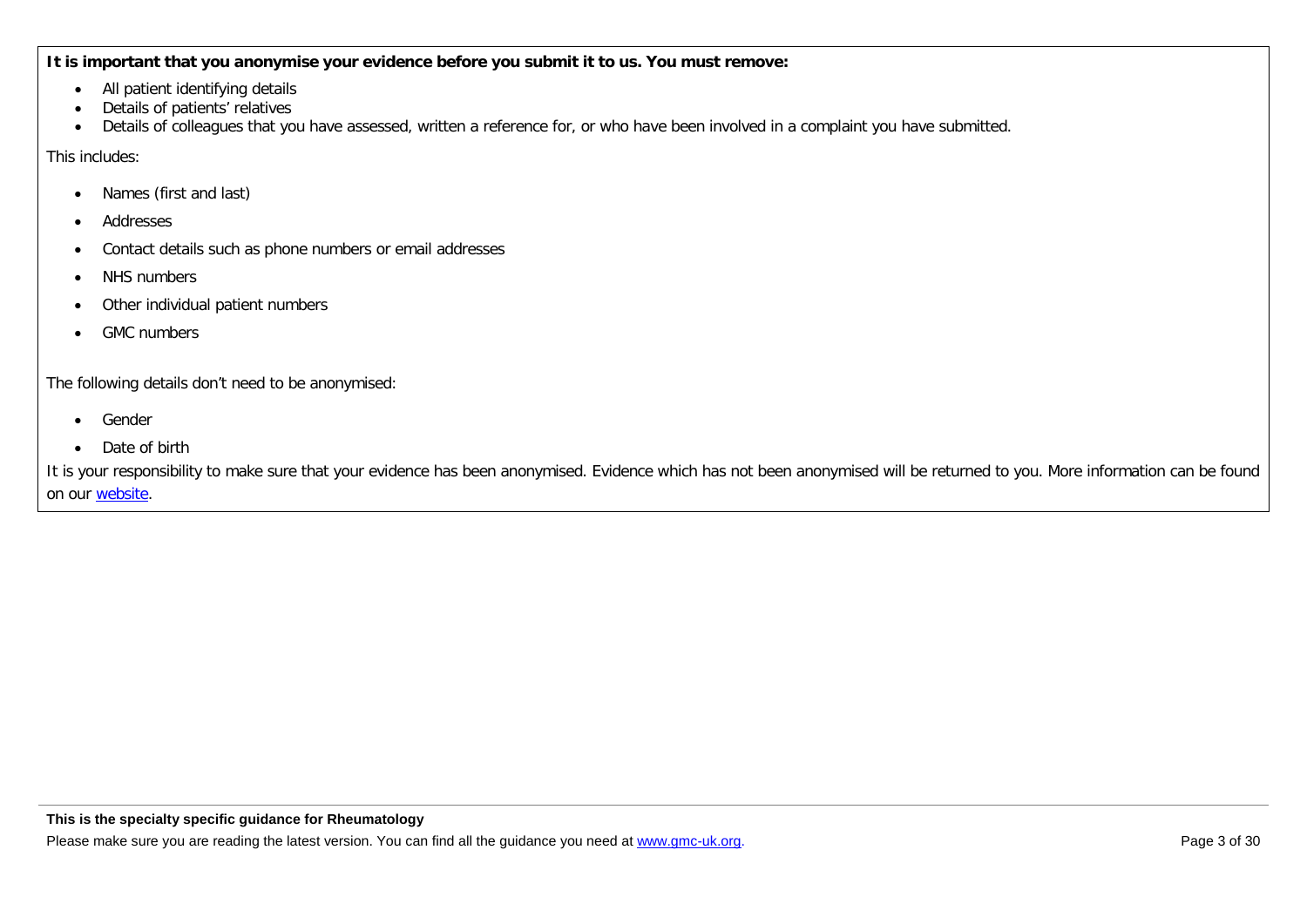# **Qualifications**

| Primary medical qualification (PMQ) | If you hold full registration with us, you do not need to submit your PMQ as we saw it when we assessed your<br>application for registration.                                                                                                                                                                                  |
|-------------------------------------|--------------------------------------------------------------------------------------------------------------------------------------------------------------------------------------------------------------------------------------------------------------------------------------------------------------------------------|
|                                     | If you do not hold registration, you will need to have your primary medical qualification independently<br>verified by ECFMG before we can grant you full registration with a licence to practise.                                                                                                                             |
|                                     | You can find out more about primary source verification on our website.                                                                                                                                                                                                                                                        |
|                                     | You only need to get your primary medical qualification verified by ECFMG. The rest of your evidence should be<br>verified in line with our quidance.                                                                                                                                                                          |
| Specialist medical qualification(s) | Please provide an authenticated copy of any specialist medical qualifications you hold.                                                                                                                                                                                                                                        |
|                                     | For College examinations the College may confirm details of any examinations you have undertaken.                                                                                                                                                                                                                              |
|                                     | Applicants must demonstrate an appropriate test of knowledge to that required for the CCT which is the Specialty<br>Certificate Examination in Rheumatology.                                                                                                                                                                   |
|                                     | The College has curricula and syllabi for the following:                                                                                                                                                                                                                                                                       |
|                                     | A Competency Based Curriculum for Specialty Training in Rheumatology.<br>$\bullet$                                                                                                                                                                                                                                             |
|                                     | If your Specialist qualification is covered by this document then curricula/syllabi do not need to be submitted with<br>your application.                                                                                                                                                                                      |
|                                     | There are no qualifications from outside Europe that enable automatic entry to the Specialist Register in any<br>specialty. An evaluation is made based on an applicants whole career and therefore two applicants with the same<br>qualifications but different training and/or experience may not receive the same decision. |
|                                     | Please list unsuccessful attempts at examinations (where you have not subsequently been successful) in the<br>application form.                                                                                                                                                                                                |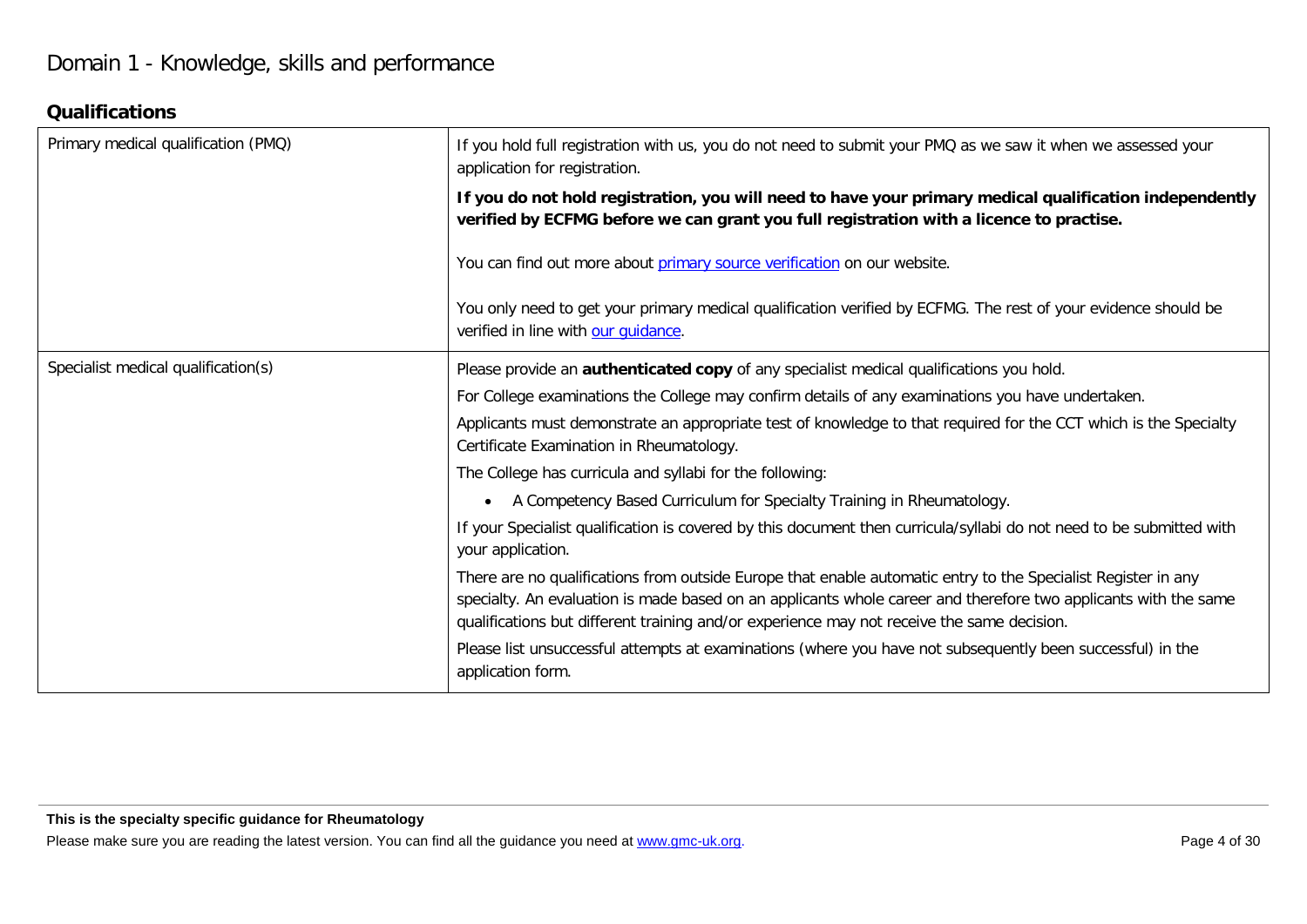| Curriculum or syllabus (if undertaken outside the UK) | Please provide a copy of your curriculum or syllabus.                                                                                                                                                                                                     |
|-------------------------------------------------------|-----------------------------------------------------------------------------------------------------------------------------------------------------------------------------------------------------------------------------------------------------------|
|                                                       | This should include the requirements of the qualification and must relate to the specialty in which you are applying.<br>The curriculum or syllabus (including assessment methods) must be the one that was in place when you undertook<br>your training. |
|                                                       | If a formal curriculum or syllabus (including assessment methods) is not available please provide a letter from the<br>awarding body outlining the content of the training programme or examination.                                                      |
|                                                       | For qualifications, we will look to evaluate:                                                                                                                                                                                                             |
|                                                       | where the curriculum covers areas of the CCT curriculum<br>$\bullet$                                                                                                                                                                                      |
|                                                       | the complexity of the work undertaken<br>$\bullet$                                                                                                                                                                                                        |
|                                                       | how examinations are evaluated or quality assured (external assessment).<br>$\bullet$                                                                                                                                                                     |
|                                                       | The JRCPTB does not currently have any of documents relating to overseas training programmes and therefore<br>applicants must supply these.                                                                                                               |
| Specialist registration outside the UK                | Please provide an <b>authenticated copy</b> of details of the registration requirements of that authority.                                                                                                                                                |
|                                                       | This will demonstrate what is expected of a registrant by that authority and how your application for registration was<br>evaluated.                                                                                                                      |
|                                                       | The JRCPTB does not currently have any of documents relating to specialist registration outside the UK and<br>therefore applicants must supply these.                                                                                                     |
| Honours and prizes                                    | Please provide copies of certificates or letters showing what the prize or honour was for, including the selection and<br>eligibility criteria and pool of eligible individuals.                                                                          |
|                                                       | Where you have not provided evidence of success in an examination that is a requirement of the CCT curriculum,<br>evidence in this area may contribute to your demonstration of equivalent knowledge.                                                     |
| Other relevant qualifications and certificates        | Please provide copies of certificates.<br>For example: degrees or diplomas in relevant areas such as management, business, IT, communication, education or<br>law.                                                                                        |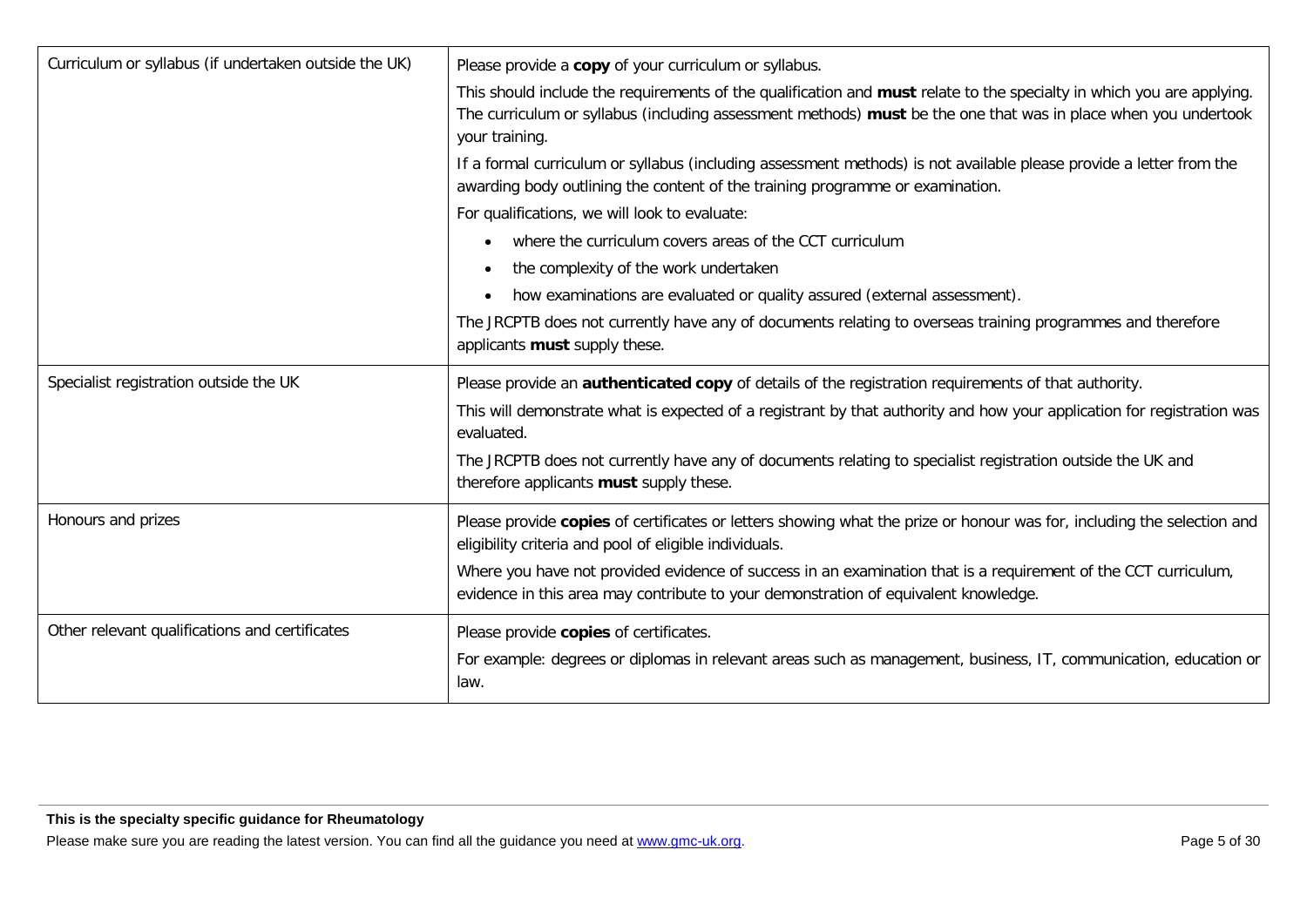# **Assessments and appraisals**

| Appraisals and assessments            | Please provide copies of the evidence required in this area.                                                                                                                                                                                                                                                                                                                                                                                                                                                                                 |
|---------------------------------------|----------------------------------------------------------------------------------------------------------------------------------------------------------------------------------------------------------------------------------------------------------------------------------------------------------------------------------------------------------------------------------------------------------------------------------------------------------------------------------------------------------------------------------------------|
|                                       | For non training posts you should provide evidence of ongoing evaluation of your performance.                                                                                                                                                                                                                                                                                                                                                                                                                                                |
|                                       | This may take the format of formal appraisals by the department head or line manager (clinical director, medical<br>director, professor).                                                                                                                                                                                                                                                                                                                                                                                                    |
|                                       | For those applicants working in independent practice it is recommended that at least one employer Appraisal is<br>undertaken and summary documentation of this submitted with the application. Those working in a NHS or managed<br>environment should submit evidence of annual appraisals. Where an applicant is not based in the UK alternative<br>forms of appraisal are strongly advised.                                                                                                                                               |
|                                       | In the UK, a revalidation or appraisal portfolio would be appropriate (if it is completed retrospectively less weight will<br>be given to the information provided).                                                                                                                                                                                                                                                                                                                                                                         |
|                                       | Alternative evidence may include letters (written at the time) commenting on your performance. In addition where<br>no formal appraisal or assessment forms are available you must provide information on the method of career review<br>or progression There are many different forms of assessment which form part of the various CCT curricula. Many of<br>these tools are available for those not in training to use.                                                                                                                    |
| RITAs, ARCPs and training assessments | Formal records of assessment have been in place in the UK since 1996 (for posts of Registrar, Specialist Registrar,<br>and Specialty Registrar). If you have undertaken training in the UK in these grades you should provide a copy of<br>your formal records. In addition if you held any of these approved training posts (except locum posts), please<br>provide evidence of your training number.                                                                                                                                       |
|                                       | If you have undertaken training outside the UK you must provide evidence of formal periodic assessment during<br>your training. This evidence must have been completed at the time the training was undertaken (if it is completed<br>retrospectively less weight will be given to the information provided). If you do not supply formal assessment<br>documents, you must provide the curriculum to demonstrate how you were assessed. A detailed letter of<br>verification from an educational supervisor would satisfy this requirement. |
|                                       | If that training was recognised by relevant authorities outside the UK please provide evidence and recognition<br>standards.                                                                                                                                                                                                                                                                                                                                                                                                                 |
|                                       | If areas for development were highlighted please provide evidence to demonstrate that you have subsequently<br>addressed them There are many different forms of assessment which form part of the CCT curriculum. Many of<br>these tools are available for those not in training to use.                                                                                                                                                                                                                                                     |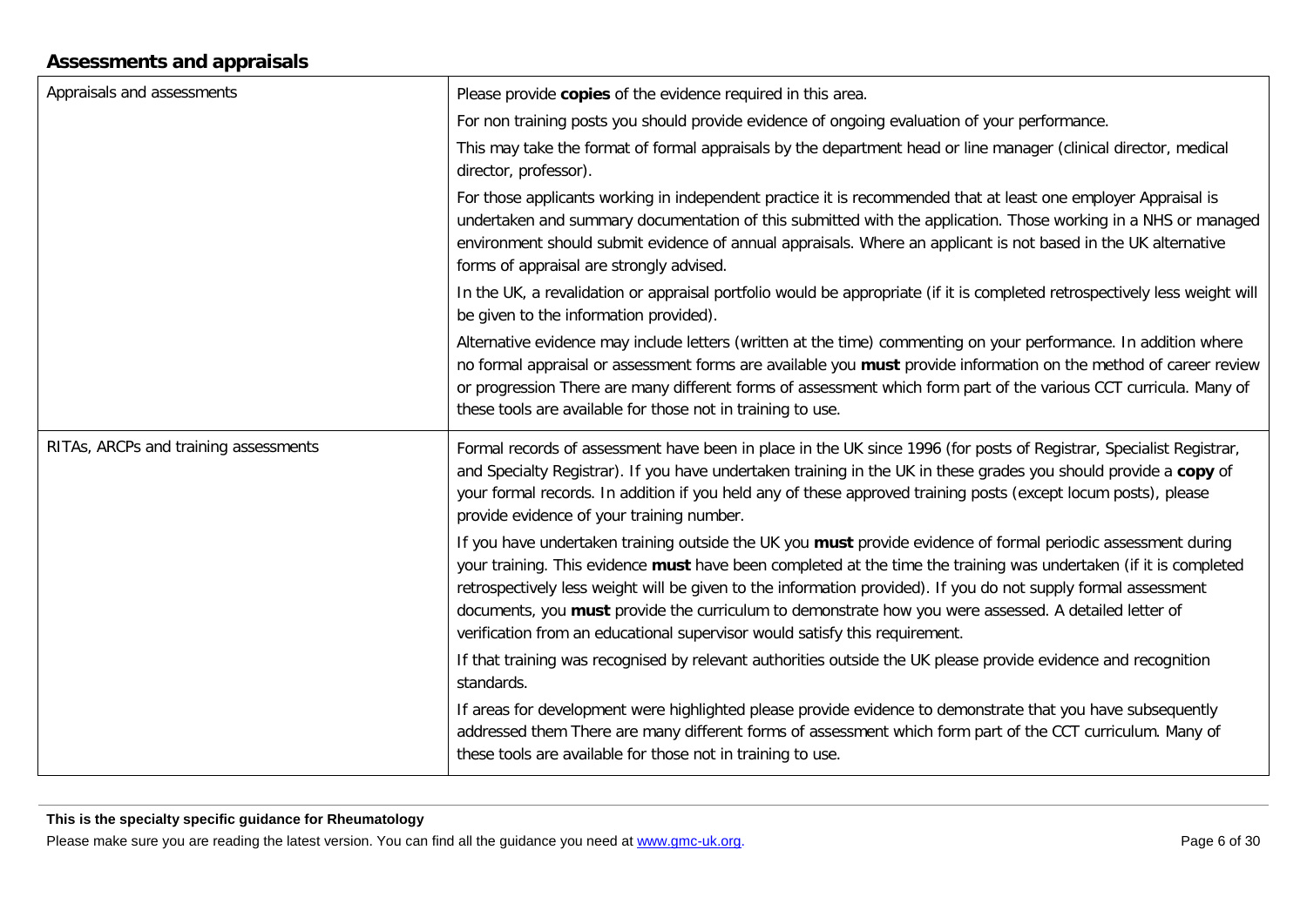| 360° and multi-source feedback          | You may wish to supply evidence of feedback from colleagues of all levels (peers, nursing, auxiliary staff, patients,<br>management) completed at the time and may be in the format of letters, references for posts applied for etc. |
|-----------------------------------------|---------------------------------------------------------------------------------------------------------------------------------------------------------------------------------------------------------------------------------------|
| Awards and discretionary points letters | You must provide copies of certificates and letters.                                                                                                                                                                                  |
| Personal development plans (PDP)        | For details of what to include please see NHS appraisal information                                                                                                                                                                   |
|                                         | You must also provide evidence of review of your PDP at appraisal. PDPs normally form part of your annual<br>appraisal system and you should submit them with appraisal documentation.                                                |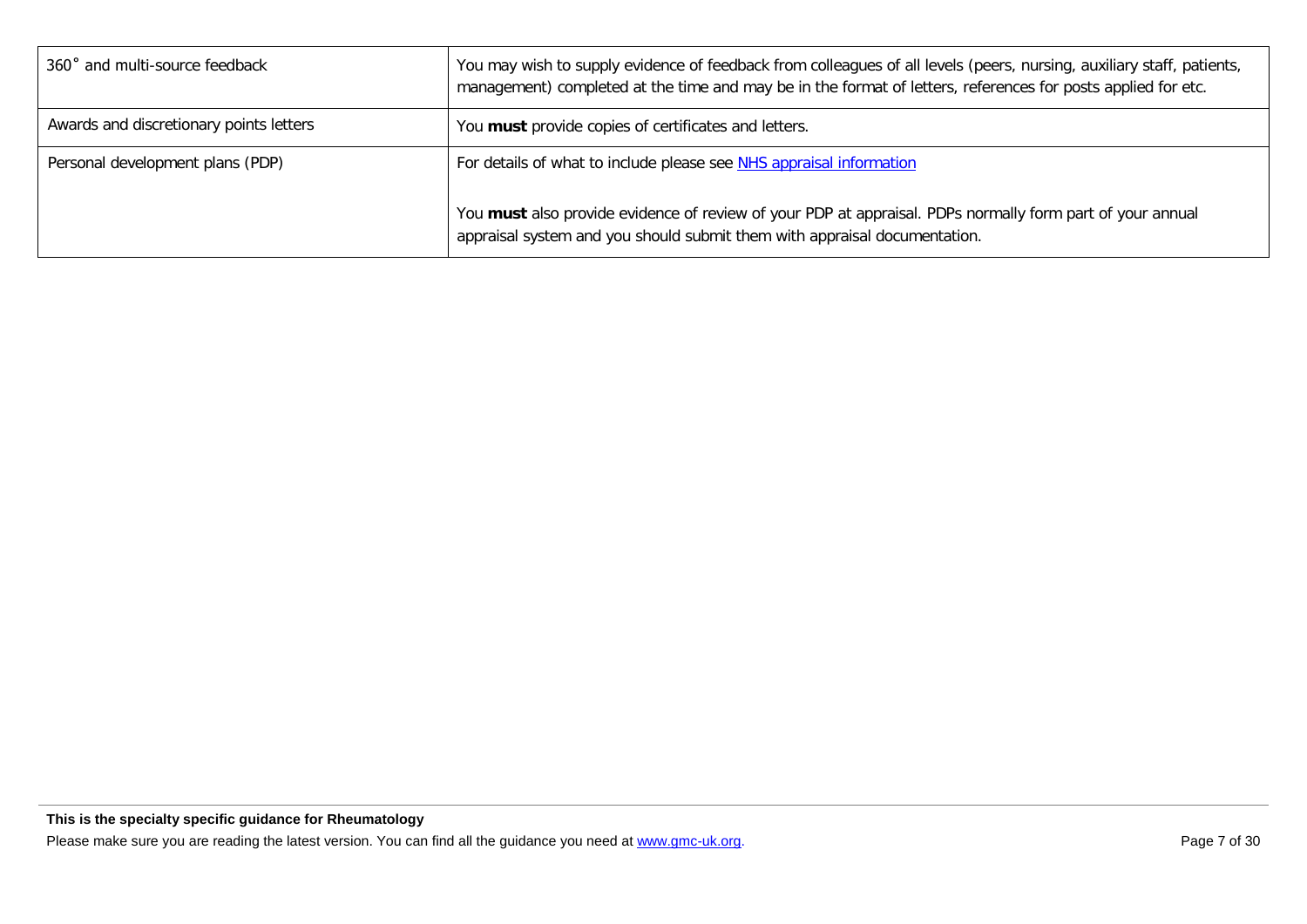### **Logbooks, records of daily clinical practice and portfolios**

The evidence you supply here **must** demonstrate that you have achieved **all** the requirements and competencies as set down in the CCT curriculum for your specialty.

Where you have, for a substantial period of time, worked in a specialised area, you should submit evidence that at one stage in your career you achieved the requirements and competencies of the curriculum for your specialty and that you have maintained these skills. You will also need to provide evidence that your current specialised practice allows you to meet all of the requirements of [Good Medical Practice](http://www.gmc-uk.org/guidance/good_medical_practice.asp).

| Logbooks | Photocopies of operating lists and theatre record books are not satisfactory evidence of procedures. If you did not<br>complete a logbook at the time you undertook the procedures, you should create a logbook from the information<br>you have. It should contain the following information: |
|----------|------------------------------------------------------------------------------------------------------------------------------------------------------------------------------------------------------------------------------------------------------------------------------------------------|
|          | only procedures that you were personally involved in<br>$\bullet$                                                                                                                                                                                                                              |
|          | age and gender<br>$\bullet$                                                                                                                                                                                                                                                                    |
|          | date of the procedure<br>$\bullet$                                                                                                                                                                                                                                                             |
|          | full name of the procedure<br>$\bullet$                                                                                                                                                                                                                                                        |
|          | your role in the procedure (assisted, performed personally, performed under direct supervision of someone<br>more senior, supervised a junior)                                                                                                                                                 |
|          | any critical incidents<br>$\bullet$                                                                                                                                                                                                                                                            |
|          | name of the hospital or clinic where procedure was performed<br>$\bullet$                                                                                                                                                                                                                      |
|          | outcomes data.<br>$\bullet$                                                                                                                                                                                                                                                                    |
|          | For guidance on the most appropriate format for your logbook please refer to www.jrcptb.org.uk where you can<br>obtain a copy of the electronic logbook                                                                                                                                        |
|          | For those who have not completed a log book as they have gone along (although this is not advisable), should<br>provide educational supervisor reports, evidence of completed WPBAs and courses attended.                                                                                      |
|          | Those that have been working less than full time should demonstrate (normally through their log book) that they<br>have undertaken pro rata duties including on-call and other out of hours commitments) required of their full-time<br>colleagues.                                            |
|          | It is important that these cover the full range of the curriculum demonstrating the breadth and depth of the<br>specialty. This may mean that you have to go back further than 5 years.                                                                                                        |
|          | All evidence in this area must be anonymised for individual patient data.                                                                                                                                                                                                                      |
|          | All patient names (first and last), contact details (including full address) and any patient ID numbers (such as                                                                                                                                                                               |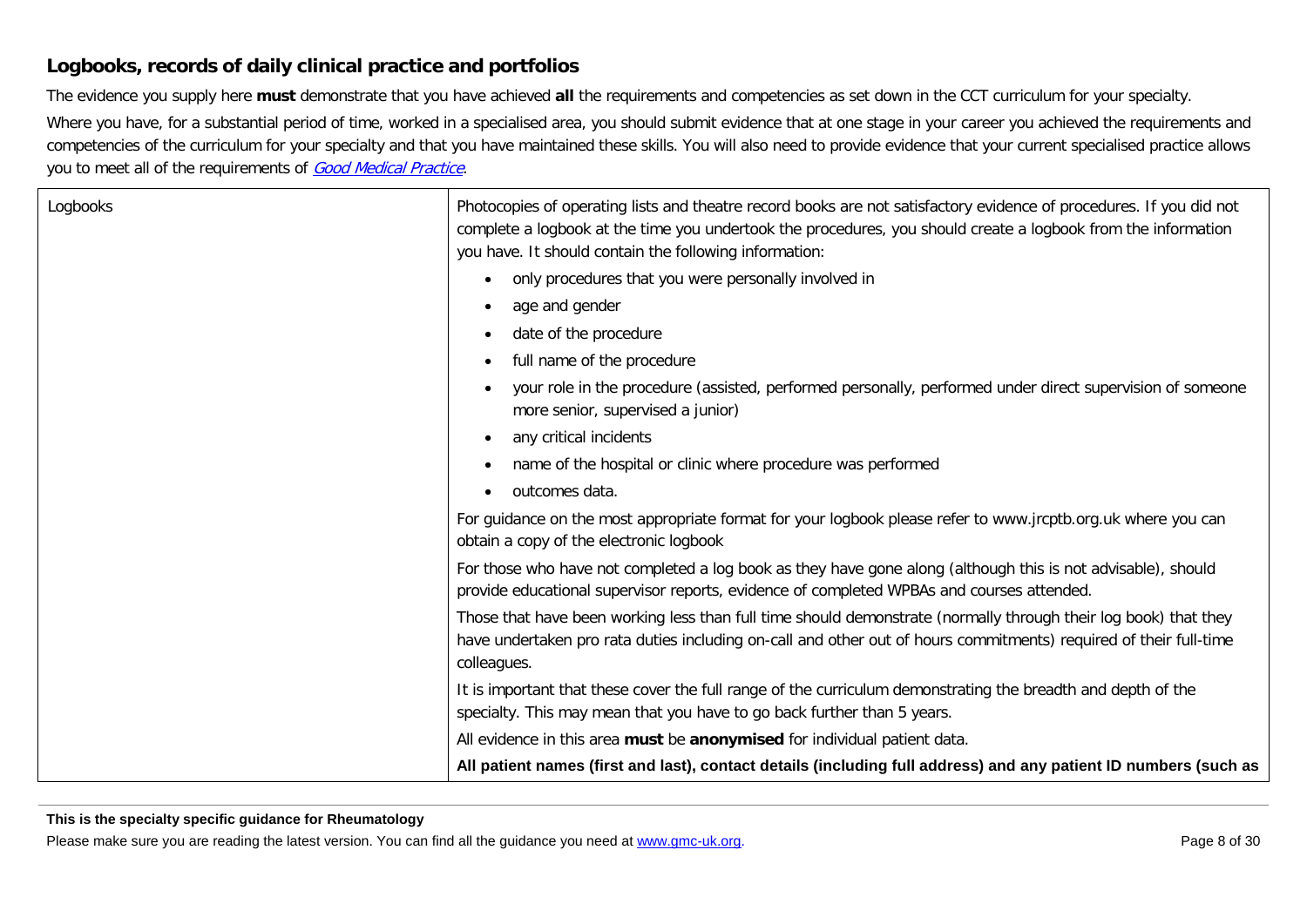|                                                                                        | NHS numbers or hospital numbers) must be removed from your evidence before you submit it to us.                                                                                                                                                                                                                                                                                                                                                                                                                                                                              |
|----------------------------------------------------------------------------------------|------------------------------------------------------------------------------------------------------------------------------------------------------------------------------------------------------------------------------------------------------------------------------------------------------------------------------------------------------------------------------------------------------------------------------------------------------------------------------------------------------------------------------------------------------------------------------|
| Consolidation, cumulative data sheets, summary lists<br>and annual caseload statistics | You should provide a summary of the total numbers for the various procedures listed in the logbook. This should be<br>completed annually and include your role in the procedure.<br>It is important that the logbooks cover the full range of the curriculum demonstrating the breadth and depth of the<br>specialty. This may mean that you have to go back further than five years.<br>All evidence in this area must be anonymised for individual patient data.                                                                                                           |
| Medical reports                                                                        | You should provide examples across the breadth of your practice following the Academy of Medical Royal Colleges<br>and NHS agreed format:<br>Standards for the clinical structure and content of patient records<br>You can use these to demonstrate:<br>your involvement or role in cases<br>the types and complexity of cases you are involved in<br>your handling of patient paperwork<br>your respect and protection of confidential information<br>triangulation with logbook information.<br>All evidence in this area must be anonymised for individual patient data. |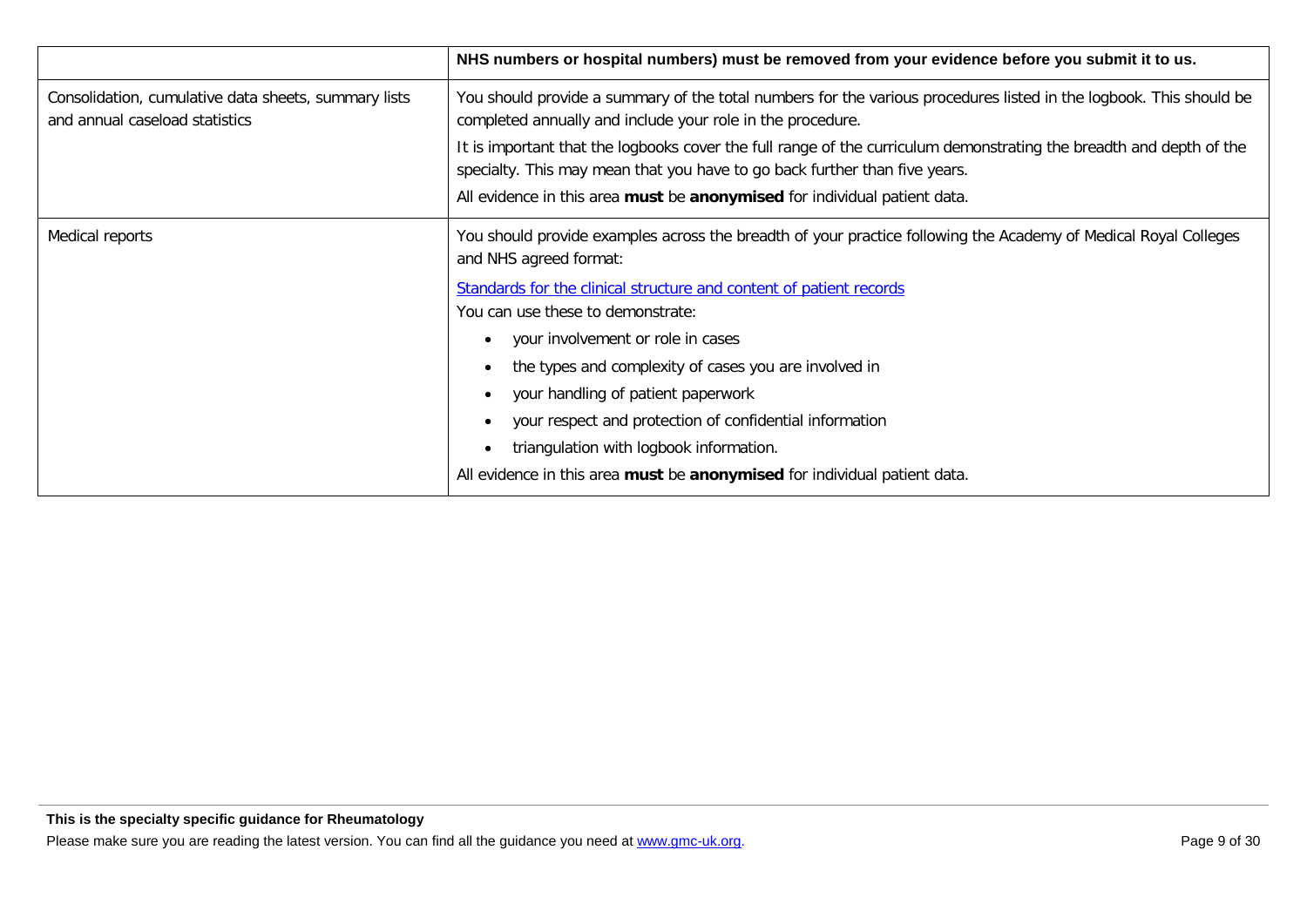| Case histories                               | Case histories that you provide should include:                                                                                                                           |
|----------------------------------------------|---------------------------------------------------------------------------------------------------------------------------------------------------------------------------|
|                                              | dates                                                                                                                                                                     |
|                                              | diagnosis                                                                                                                                                                 |
|                                              | nature of your involvement in the management of the case                                                                                                                  |
|                                              | which curriculum competencies were involved.                                                                                                                              |
|                                              | You can use these to demonstrate:                                                                                                                                         |
|                                              | your involvement or role in cases<br>$\bullet$                                                                                                                            |
|                                              | the types and complexity of cases you are involved in<br>٠                                                                                                                |
|                                              | your handling of patient paperwork                                                                                                                                        |
|                                              | your respect and protection of confidential information<br>$\bullet$                                                                                                      |
|                                              | triangulation with logbook information.                                                                                                                                   |
|                                              | All evidence in this area must be anonymised for individual patient data.                                                                                                 |
| Referral letters discussing patient handling | Please provide a variety of copies of letters to cover all aspects of your work and to demonstrate the breadth of your<br>practice. This may include examples of letters: |
|                                              | requesting a second opinion                                                                                                                                               |
|                                              | advising clinical colleagues or answering particular questions regarding patient management<br>٠                                                                          |
|                                              | from clinical colleagues regarding applicants involvement in patient management.<br>$\bullet$                                                                             |
|                                              | You can use these to demonstrate:                                                                                                                                         |
|                                              | your involvement or role in cases                                                                                                                                         |
|                                              | the types and complexity of cases you are involved in<br>$\bullet$                                                                                                        |
|                                              | your relationship with your colleagues in other disciplines                                                                                                               |
|                                              | your handling of patient paperwork<br>٠                                                                                                                                   |
|                                              | your recognition of the limits of your professional competence                                                                                                            |
|                                              | your respect and protection of confidential information.                                                                                                                  |
|                                              | All evidence in this area must be anonymised for individual patient data.                                                                                                 |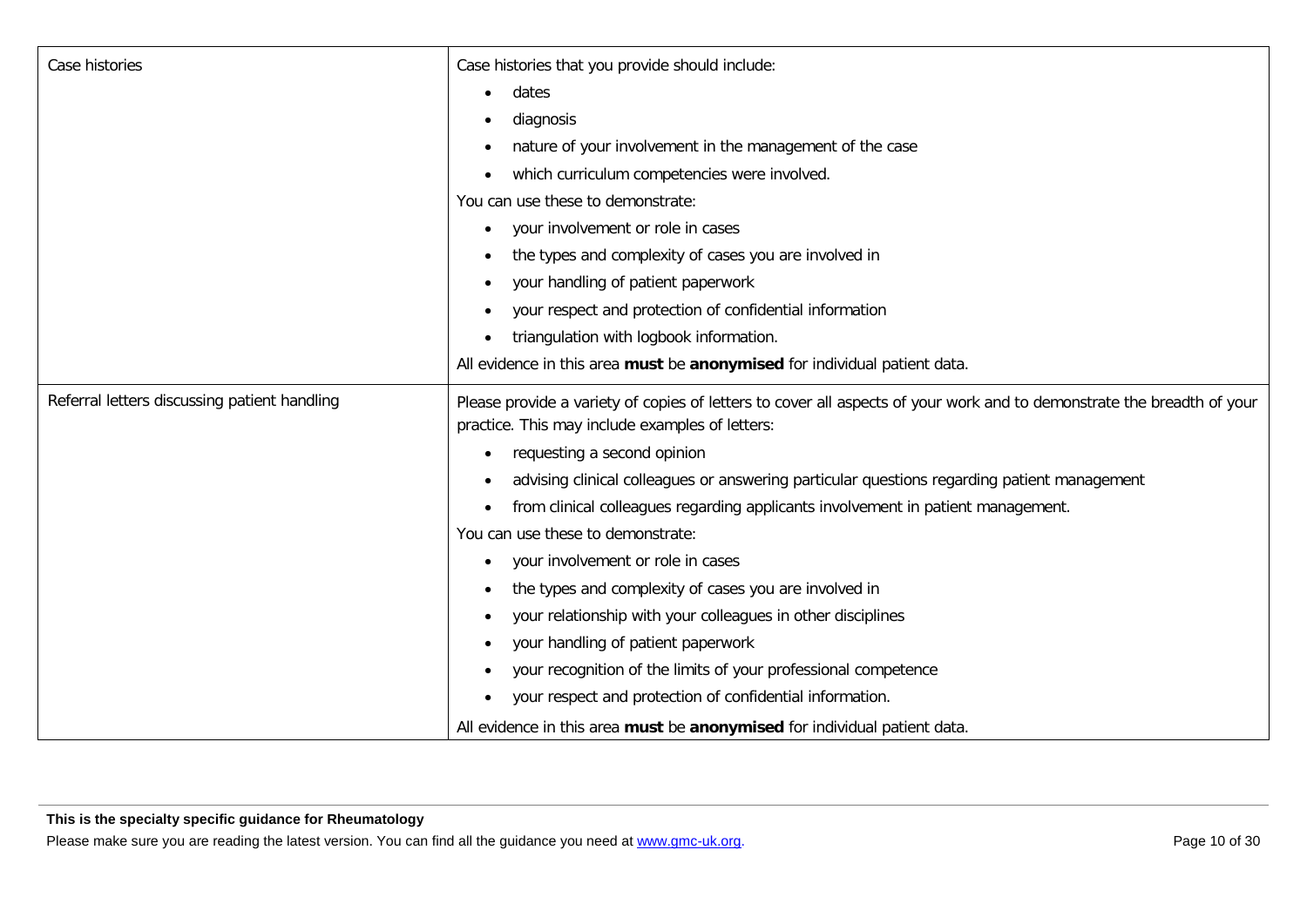| <b>Patient lists</b>                                                          | You may wish to include copies of patient lists. You can use these to demonstrate:<br>your involvement or role in cases<br>$\bullet$<br>the types and complexity of cases you are involved in<br>your participation in teaching and training (where you are supervising a junior colleague)<br>٠<br>the volume of cases you undertake<br>$\bullet$<br>triangulation with rota, timetable and job plan information<br>triangulation with logbook information.<br>All evidence in this area must be anonymised for individual patient data. |
|-------------------------------------------------------------------------------|-------------------------------------------------------------------------------------------------------------------------------------------------------------------------------------------------------------------------------------------------------------------------------------------------------------------------------------------------------------------------------------------------------------------------------------------------------------------------------------------------------------------------------------------|
| Departmental (or trust) workload statistics and annual<br>caseload statistics | You can use these to demonstrate:<br>the size of the hospital in which you work<br>$\bullet$<br>the volume of work undertaken within your trust and the percentage that you undertake<br>$\bullet$<br>the range of work that you undertake and that is undertaken within your trust<br>$\bullet$<br>triangulation with logbook information<br>$\bullet$                                                                                                                                                                                   |
| Rotas, timetables and job plans                                               | Where you have undertaken a number of roles provide details for each post or role. You can use these documents to<br>demonstrate:<br>details of clinical and non-clinical duties you undertake<br>your on-call commitment<br>$\bullet$<br>your participation in meetings and teaching<br>triangulation with logbook information.                                                                                                                                                                                                          |
| Courses relevant to curriculum                                                | Making time available for formal courses is encouraged, subject to local conditions of service. Examples include<br>Educational courses such as the British Society for Rheumatology (BSR)<br>Core and Advanced courses, and Formal training in communication skills and in teaching skills.<br>Any overseas courses will be evaluated in line with UK courses.                                                                                                                                                                           |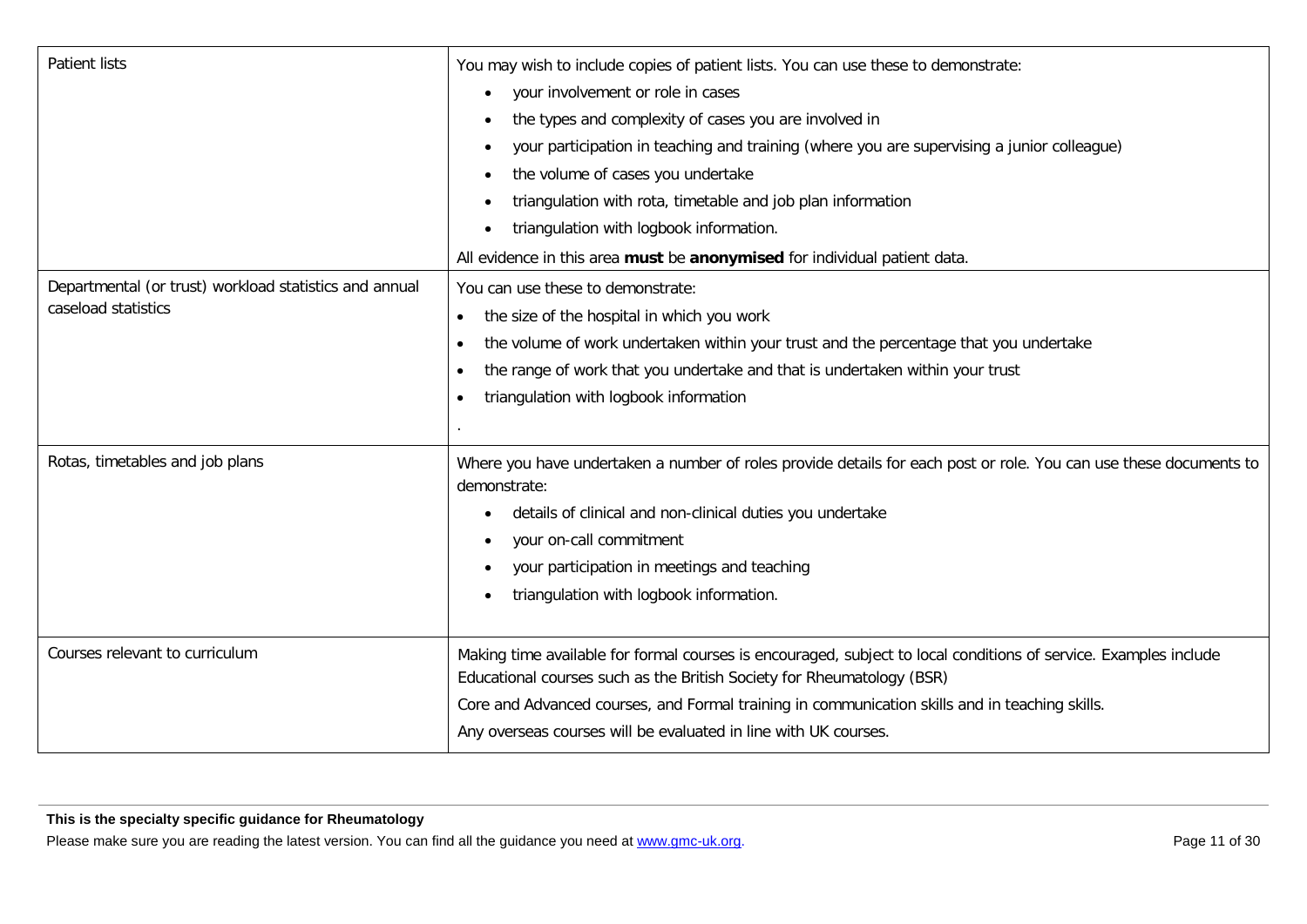| Portfolios (electronic or revalidation) | Do not submit your whole portfolio. You need to separate the evidence in it and submit that under the correct |
|-----------------------------------------|---------------------------------------------------------------------------------------------------------------|
|                                         | headings as set out in this guidance.                                                                         |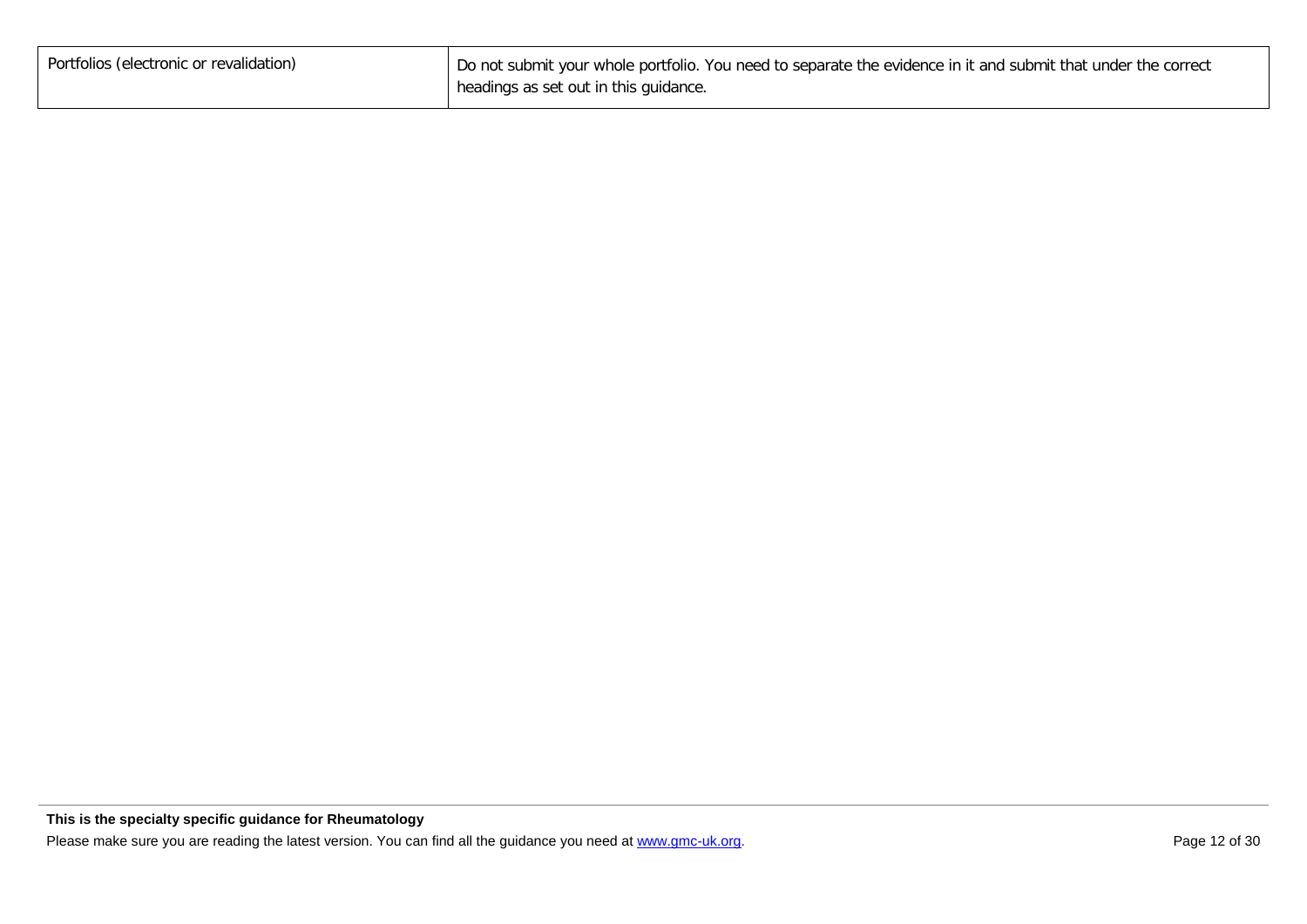# **Details of posts and duties (including both training and experience posts)**

| Employment letters and contracts of employment | The information in these letters and contracts must match your CV. They will confirm the following:<br>dates you were in post<br>post title, grade, training<br>type of employment: permanent, fixed term, or part time (including percentage of whole time equivalent)<br>The content should include evidence of the different work environments / settings defined in the curriculum. |
|------------------------------------------------|-----------------------------------------------------------------------------------------------------------------------------------------------------------------------------------------------------------------------------------------------------------------------------------------------------------------------------------------------------------------------------------------|
| Job descriptions                               | These must match the information in your CV. They will confirm the following:<br>your position within the structure of your department<br>your post title<br>your clinical and non clinical commitment<br>your involvement in teaching or training.<br>The content should include evidence of the different work environments / settings defined in the curriculum.                     |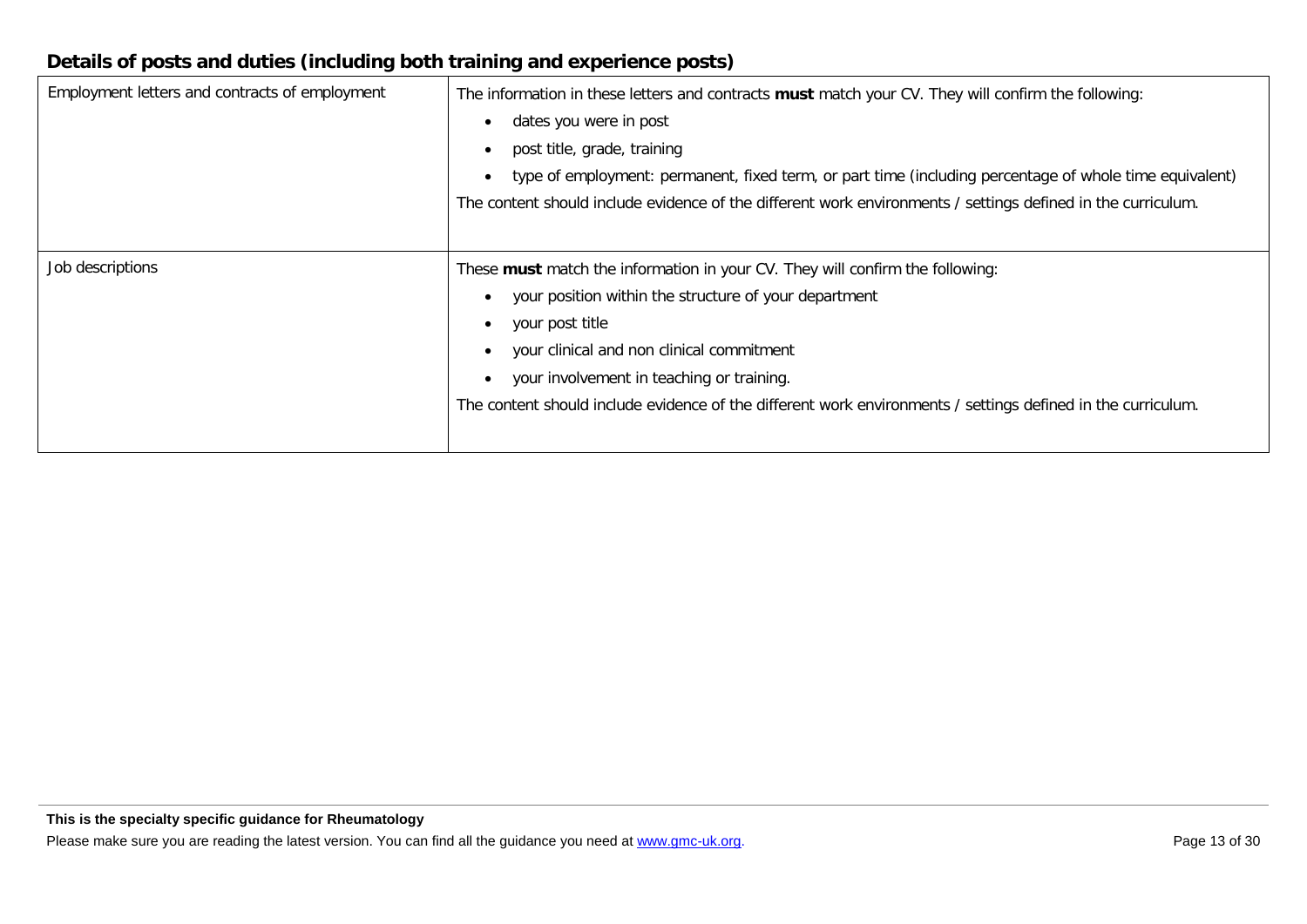| Job plans | Where you have undertaken a number of roles, provide details for each post or role. You can use these documents<br>to demonstrate: |
|-----------|------------------------------------------------------------------------------------------------------------------------------------|
|           | the main duties and responsibilities of the post                                                                                   |
|           | your out of hours responsibilities, including rota commitments                                                                     |
|           | that you have covered for colleagues' periods of leave                                                                             |
|           | any professional supervision and management of junior medical staff that you have undertaken                                       |
|           | your responsibilities for carrying out teaching, examination and accreditation duties                                              |
|           | your contribution to postgraduate and continuing medical education activity, locally and nationally                                |
|           | any responsibilities you had that relate to a special interest                                                                     |
|           | requirements to participate in medical audit and in continuing medical education                                                   |
|           | your involvement in research                                                                                                       |
|           | your managerial, including budgetary, responsibilities where appropriate                                                           |
|           | your participation in administration and management duties.                                                                        |
|           |                                                                                                                                    |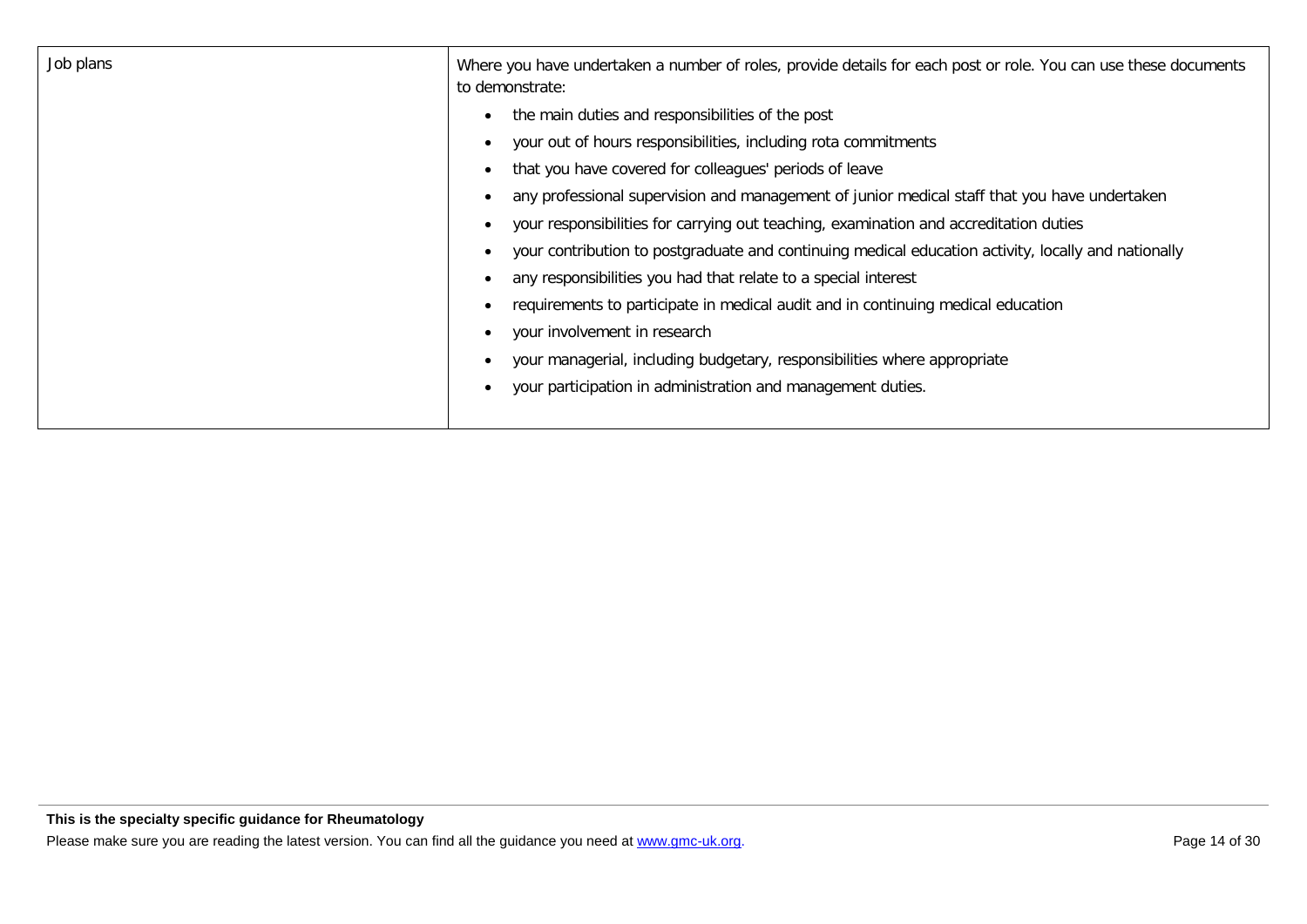# **Research, publications and presentations**

| Please include any research relevant to your current practice.                                                                                                                                        |
|-------------------------------------------------------------------------------------------------------------------------------------------------------------------------------------------------------|
| If the research is published - please submit the first page of the published paper.                                                                                                                   |
| If the research is not published - please provide a summary or abstract of the research.                                                                                                              |
| Colleges may undertake web searches to check the information you provide.                                                                                                                             |
| You can use these documents to demonstrate:                                                                                                                                                           |
| the types and complexity of cases you are involved in<br>$\bullet$                                                                                                                                    |
| triangulation with logbook information                                                                                                                                                                |
| working with colleagues (where research is joint or multi disciplinary)                                                                                                                               |
| Continuing Professional Development (CPD)<br>$\bullet$                                                                                                                                                |
| training in research methodology and/or conduct research.                                                                                                                                             |
| Where you have not provided evidence of success in an examination that is a requirement of the CCT curriculum,<br>evidence in this area may contribute to your demonstration of equivalent knowledge. |
|                                                                                                                                                                                                       |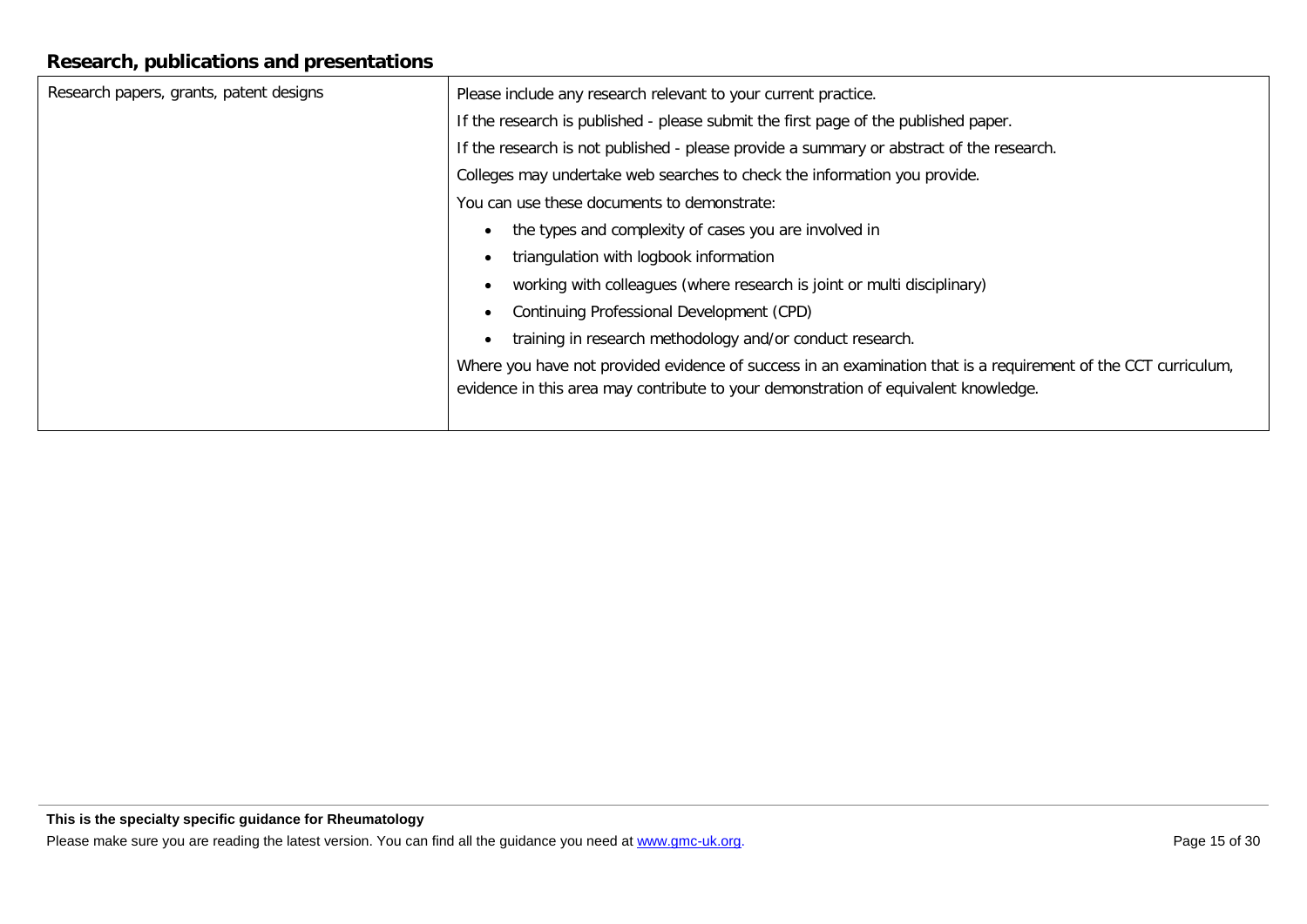| Publications within specialty field | Include a copy of the front page of each publication.                                                                                                                                                                                                           |
|-------------------------------------|-----------------------------------------------------------------------------------------------------------------------------------------------------------------------------------------------------------------------------------------------------------------|
|                                     | More weight is given where:                                                                                                                                                                                                                                     |
|                                     | the applicant is first author<br>$\bullet$                                                                                                                                                                                                                      |
|                                     | the publication has a high impact factor.                                                                                                                                                                                                                       |
|                                     | You must not change the listing of the authors (the order in which the authors are listed) in papers where there is<br>more than one author.                                                                                                                    |
|                                     | You must provide evidence of having contributed to the production of clinical guidelines (local or national)                                                                                                                                                    |
|                                     | Colleges may undertake web searches to check the information you provide.                                                                                                                                                                                       |
|                                     | You can use these documents to demonstrate:                                                                                                                                                                                                                     |
|                                     | the types and complexity of cases you are involved in<br>$\bullet$                                                                                                                                                                                              |
|                                     | triangulation with logbook information<br>$\bullet$                                                                                                                                                                                                             |
|                                     | working with colleagues (where publications are joint or multi disciplinary)<br>$\bullet$                                                                                                                                                                       |
|                                     | CPD.<br>$\bullet$                                                                                                                                                                                                                                               |
|                                     | Where you have not provided evidence of success in an examination that is a requirement of the CCT curriculum,<br>evidence in this area may contribute to your demonstration of equivalent knowledge:                                                           |
| Presentations, poster presentations | You may wish to supply invitations to present at national or international meetings to demonstrate your recognition<br>within your specialty. You may also supply feedback from presentations or meeting agendas or programmes that<br>show your participation. |
|                                     | You can use these documents to demonstrate:                                                                                                                                                                                                                     |
|                                     | the types and complexity of cases you are involved in<br>٠                                                                                                                                                                                                      |
|                                     | triangulation with logbook information<br>$\bullet$                                                                                                                                                                                                             |
|                                     | CPD<br>$\bullet$                                                                                                                                                                                                                                                |
|                                     | teaching and training.<br>٠                                                                                                                                                                                                                                     |
|                                     | Where you have not provided evidence of success in an examination that is a requirement of the CCT curriculum,                                                                                                                                                  |
|                                     | evidence in this area may contribute to your demonstration of equivalent knowledge.                                                                                                                                                                             |
|                                     |                                                                                                                                                                                                                                                                 |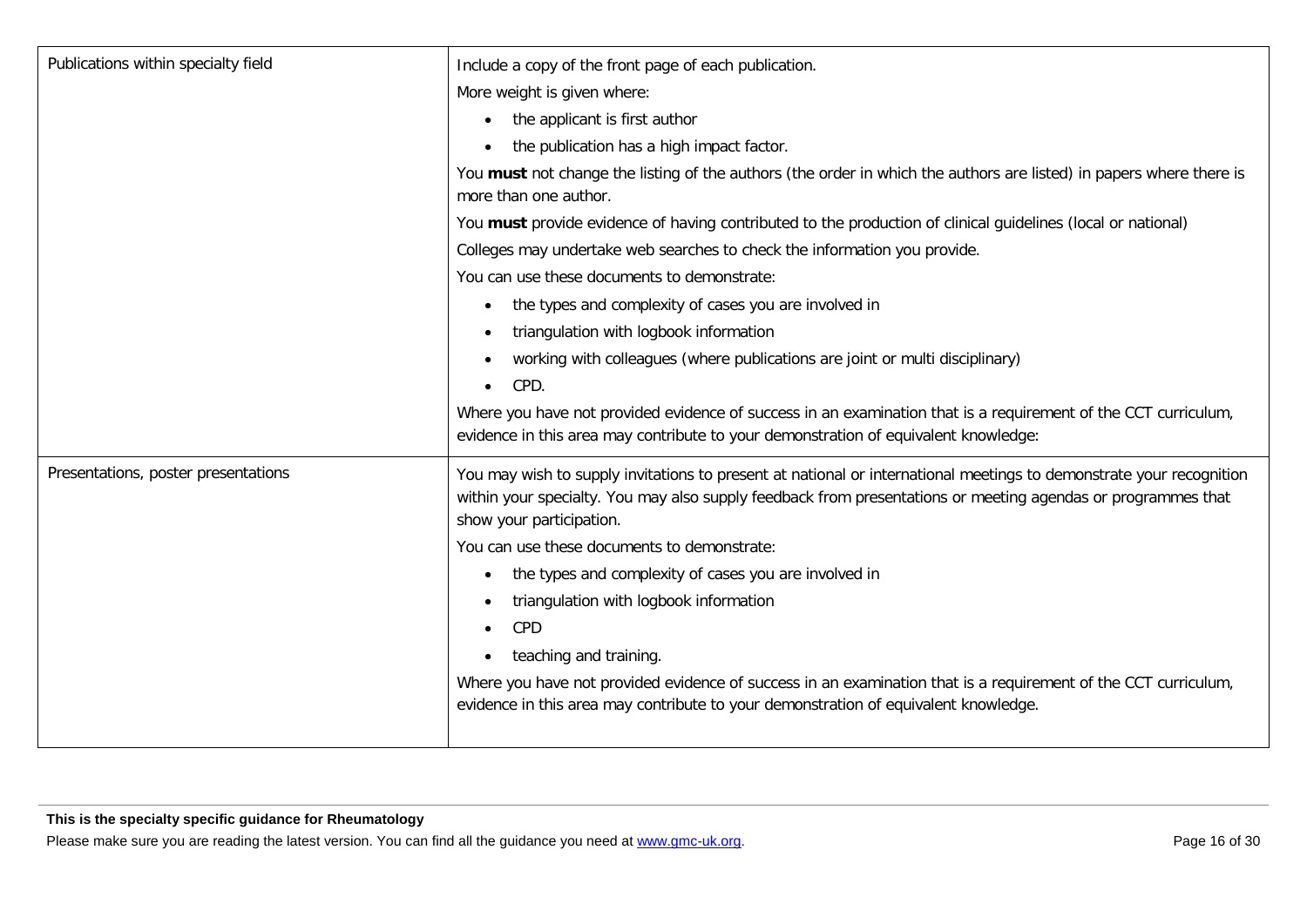## **CPD and CME**

| CPD record certificates, certificates of attendance,<br>workshops and at local, national and international<br>meetings or conferences | You should provide a variety of these to cover all aspects of your work and to demonstrate the breadth of your<br>practice. Where you have specialised the provision of CPD records covering the other aspects of the relevant<br>curriculum is important to demonstrate the maintenance of your skills.<br>Please provide details of the events you have attended describing the content. Support this with documentary<br>evidence of your attendance (CPD certificates etc).<br>See the JRCPTB guidelines at www.jrcptb.org.uk.                                                                                                                                                                                                          |
|---------------------------------------------------------------------------------------------------------------------------------------|---------------------------------------------------------------------------------------------------------------------------------------------------------------------------------------------------------------------------------------------------------------------------------------------------------------------------------------------------------------------------------------------------------------------------------------------------------------------------------------------------------------------------------------------------------------------------------------------------------------------------------------------------------------------------------------------------------------------------------------------|
| CPD registration points from UK Medical Royal College<br>(or equivalent body overseas)                                                | Please provide evidence of registration within a formal system. Royal Colleges or Faculties may confirm attainment<br>of their requirements.<br>See the JRCPTB guidelines at www.jrcptb.org.uk.                                                                                                                                                                                                                                                                                                                                                                                                                                                                                                                                             |
| Membership of professional bodies and organisations                                                                                   | List the following for your current membership of professional bodies and organisations. Provide documentary<br>evidence showing membership information:<br>organisation name<br>$\bullet$<br>date of joining<br>$\bullet$<br>status of membership (member, associate etc)<br>$\bullet$<br>how membership is achieved (evaluation, examination, is membership restricted or open to all?)<br>$\bullet$<br>Where membership has been attained through an evaluation or examination and you have not provided evidence of<br>success in an examination that is a requirement of the CCT curriculum, evidence in this area may contribute to your<br>demonstration of equivalent knowledge.<br>See the JRCPTB guidelines at www.jrcptb.org.uk. |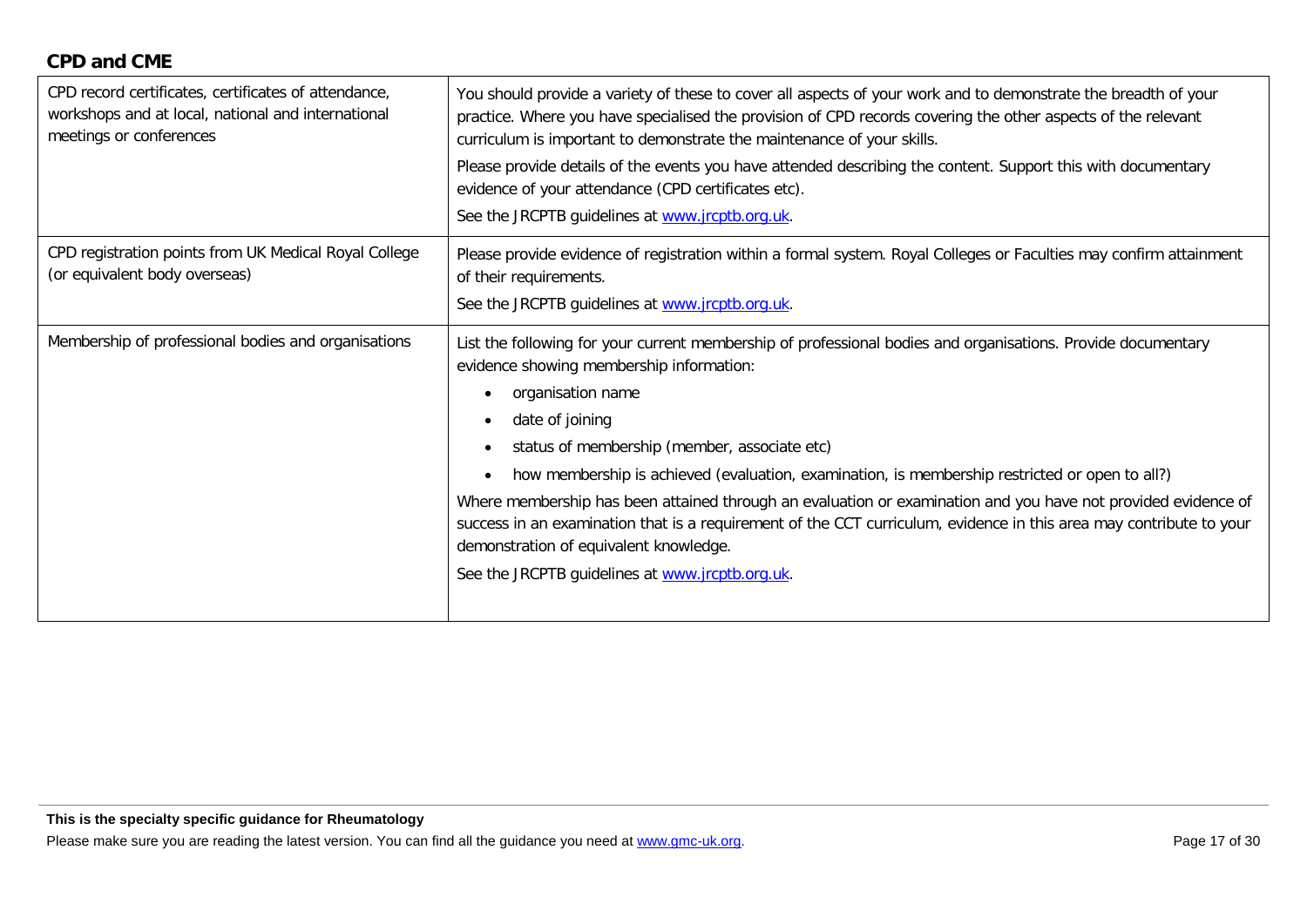# **Teaching and training**

| Teaching timetables | Where you have undertaken a number of roles provide details for each post or role, indicate the level of the<br>teaching. Where teaching is not formal (timetabled) indicate how you participate in teaching.<br>Where you have not provided evidence of success in an examination that is a requirement of the CCT curriculum,<br>evidence in this area may contribute to your demonstration of equivalent knowledge.<br>Timetables to include evidence of<br>participation in patient education collaboratively with other members of a multi-professional team<br>participation in the teaching of allied health professional.                                                                                                                                                                                                                    |
|---------------------|------------------------------------------------------------------------------------------------------------------------------------------------------------------------------------------------------------------------------------------------------------------------------------------------------------------------------------------------------------------------------------------------------------------------------------------------------------------------------------------------------------------------------------------------------------------------------------------------------------------------------------------------------------------------------------------------------------------------------------------------------------------------------------------------------------------------------------------------------|
| Lectures            | Please include evidence showing the audience and topics covered, such as posters advertising event, educational<br>timetable from trust education centre, letter from education centre indicating your involvement in specialty trainee<br>formal education programme. This can Include attendance or speaking at meetings of 'lay' patient support<br>organisations.<br>You can use these documents to demonstrate:<br>the types and complexity of cases you are involved in<br>$\bullet$<br>triangulation with logbook information<br>$\bullet$<br><b>CPD</b><br>$\bullet$<br>teaching and training<br>$\bullet$<br>communication skills.<br>Where you have not provided evidence of success in an examination that is a requirement of the CCT curriculum,<br>evidence in this area may contribute to your demonstration of equivalent knowledge. |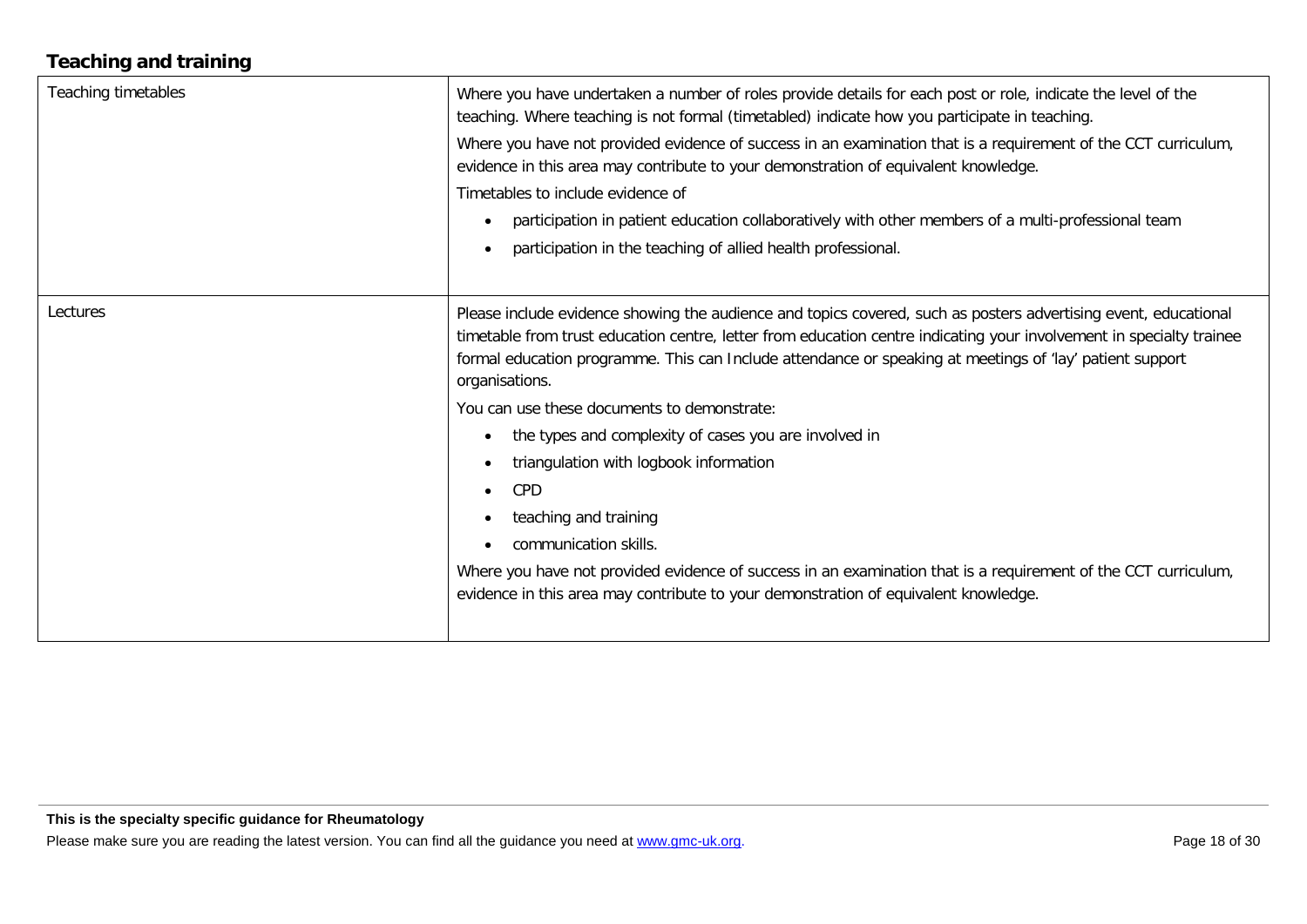| Feedback or evaluation forms from those taught | Please provide copies of feedback from teaching events you have participated in.                                                                                                         |
|------------------------------------------------|------------------------------------------------------------------------------------------------------------------------------------------------------------------------------------------|
|                                                | You can use these documents to demonstrate:                                                                                                                                              |
|                                                | the types and complexity of cases you are involved in                                                                                                                                    |
|                                                | triangulation with logbook information                                                                                                                                                   |
|                                                | <b>CPD</b><br>$\bullet$                                                                                                                                                                  |
|                                                | teaching and training                                                                                                                                                                    |
|                                                | leadership                                                                                                                                                                               |
|                                                | relationships with colleagues                                                                                                                                                            |
|                                                | communication skills.                                                                                                                                                                    |
|                                                | All evidence in this area must be anonymised for individual patient data.                                                                                                                |
| Letters from colleagues                        | You can use copies of letters from colleagues to demonstrate similar information to feedback forms (see above).                                                                          |
|                                                | All evidence in this area must be anonymised for individual patient data.                                                                                                                |
| Attendance at teaching or appraisal courses    | Please provide documentary evidence that you attended the courses and information on the content of the course<br>including whether they were generic or aimed at medical professionals. |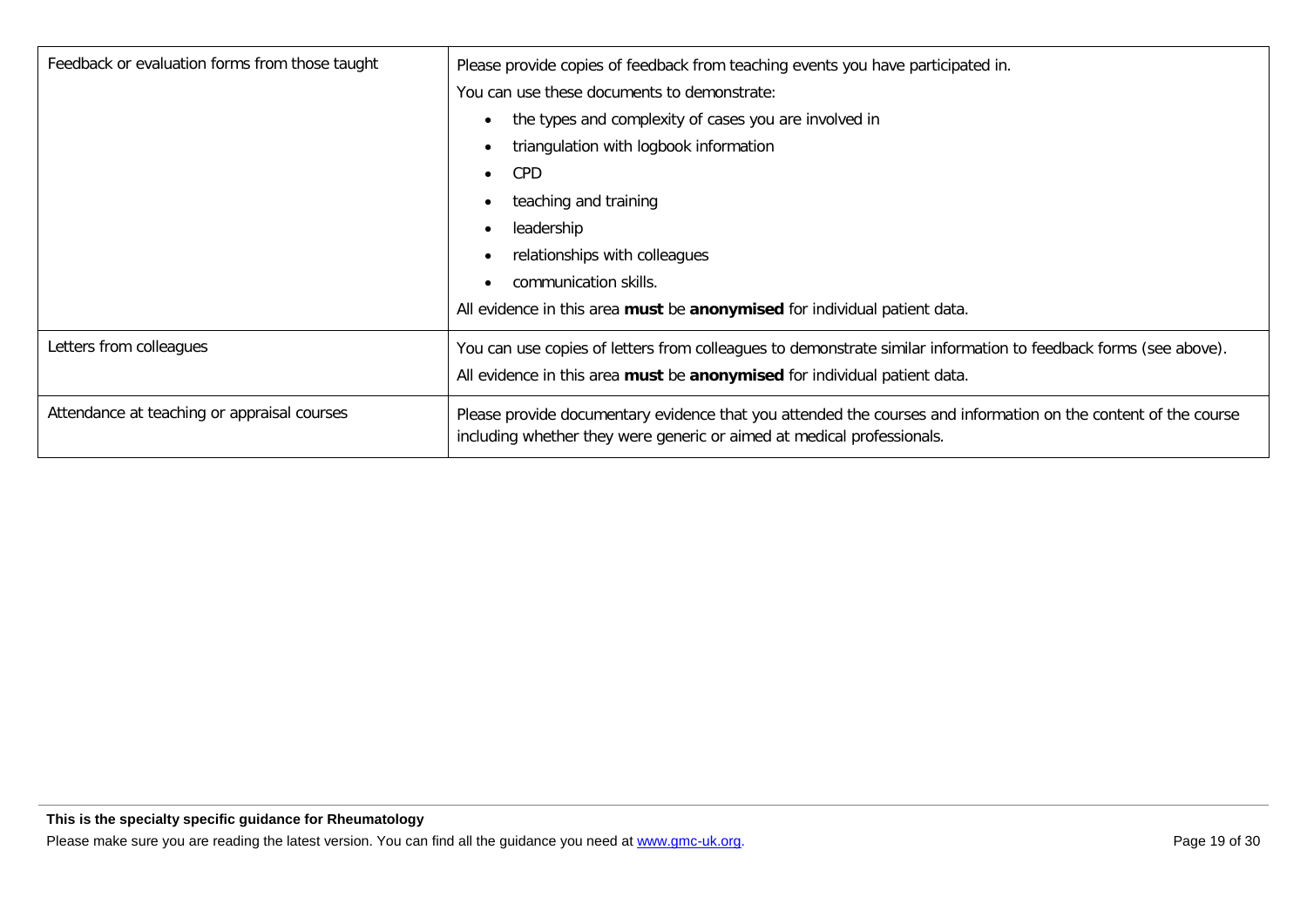| Participation in assessment or appraisal and | You may provide the following types of evidence to support this area:                                                                                                                                |
|----------------------------------------------|------------------------------------------------------------------------------------------------------------------------------------------------------------------------------------------------------|
| appointments processes                       | copies of invitations to appraisals or assessments including attendance at appraisal/assessment courses                                                                                              |
|                                              | evidence of participation in the Deanery ARCP or RITA processes                                                                                                                                      |
|                                              | evidence of participation in appointments for trainees (including invitations to participate and interview panel<br>information, including attendance at interview and appointment related courses). |
|                                              | You can use these documents to demonstrate:                                                                                                                                                          |
|                                              | contribution to postgraduate and continuing medical education activity, locally and nationally                                                                                                       |
|                                              | any responsibilities which relate to a special interest                                                                                                                                              |
|                                              | participation in administration, management duties                                                                                                                                                   |
|                                              | participation in teaching and training                                                                                                                                                               |
|                                              | communication, partnership and teamwork                                                                                                                                                              |
|                                              | relationships with colleagues (including giving feedback)                                                                                                                                            |
|                                              | leadership.                                                                                                                                                                                          |
|                                              |                                                                                                                                                                                                      |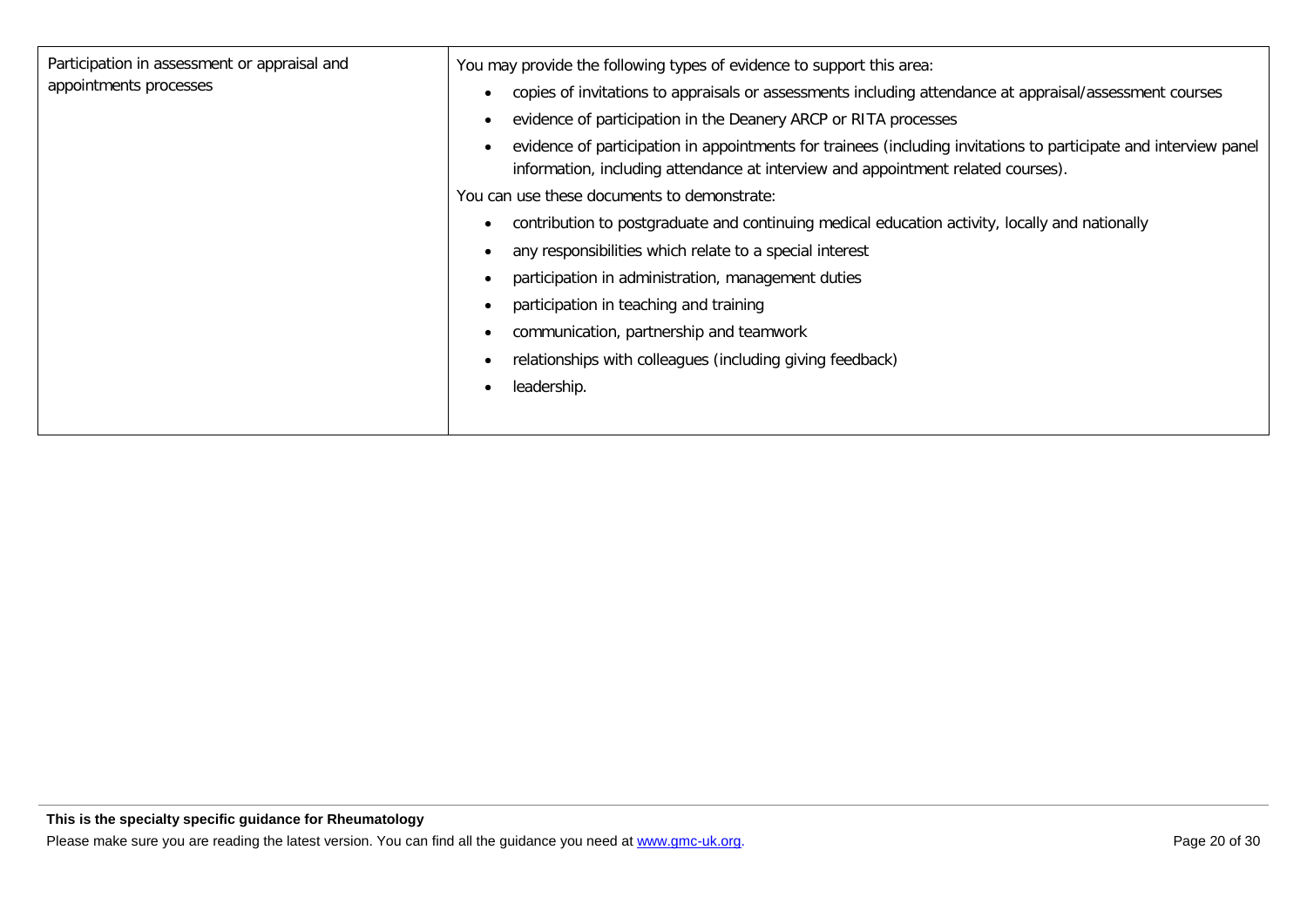# Domain 2 – Safety and quality

# **Participation in audit, service improvement**

| Audits undertaken by applicant | You should provide evidence of the five stages of the audit process:                                                  |
|--------------------------------|-----------------------------------------------------------------------------------------------------------------------|
|                                | Definition of criteria and standards                                                                                  |
|                                | Data collection<br>2.                                                                                                 |
|                                | Assessment of performance against criteria and standards<br>3.                                                        |
|                                | Identification of changes (alterations to practice)<br>4.                                                             |
|                                | Re-evaluation<br>5.                                                                                                   |
|                                | Evidence you could supply includes:                                                                                   |
|                                | audit reports (collections of data alone are not considered as a full clinical audit)<br>$\bullet$                    |
|                                | publications<br>$\bullet$                                                                                             |
|                                | submissions to ethics committee (not satisfactory alone)<br>$\bullet$                                                 |
|                                | presentations of audit work (see above for details required for presentations)<br>$\bullet$                           |
|                                | letter from audit or clinical governance lead confirming participation in audit or governance activities<br>$\bullet$ |
|                                | guidelines produced to reflect lessons learned within audit<br>$\bullet$                                              |
|                                | notes from self-reflective diaries.<br>$\bullet$                                                                      |
|                                | You can use these documents to demonstrate:                                                                           |
|                                | the types and complexity of cases you are involved in<br>$\bullet$                                                    |
|                                | triangulation with logbook information CPD                                                                            |
|                                | communication, partnership and teamwork<br>$\bullet$                                                                  |
|                                | relationships with colleagues, patients<br>$\bullet$                                                                  |
|                                | leadership                                                                                                            |
|                                | multi disciplinary working.                                                                                           |
|                                |                                                                                                                       |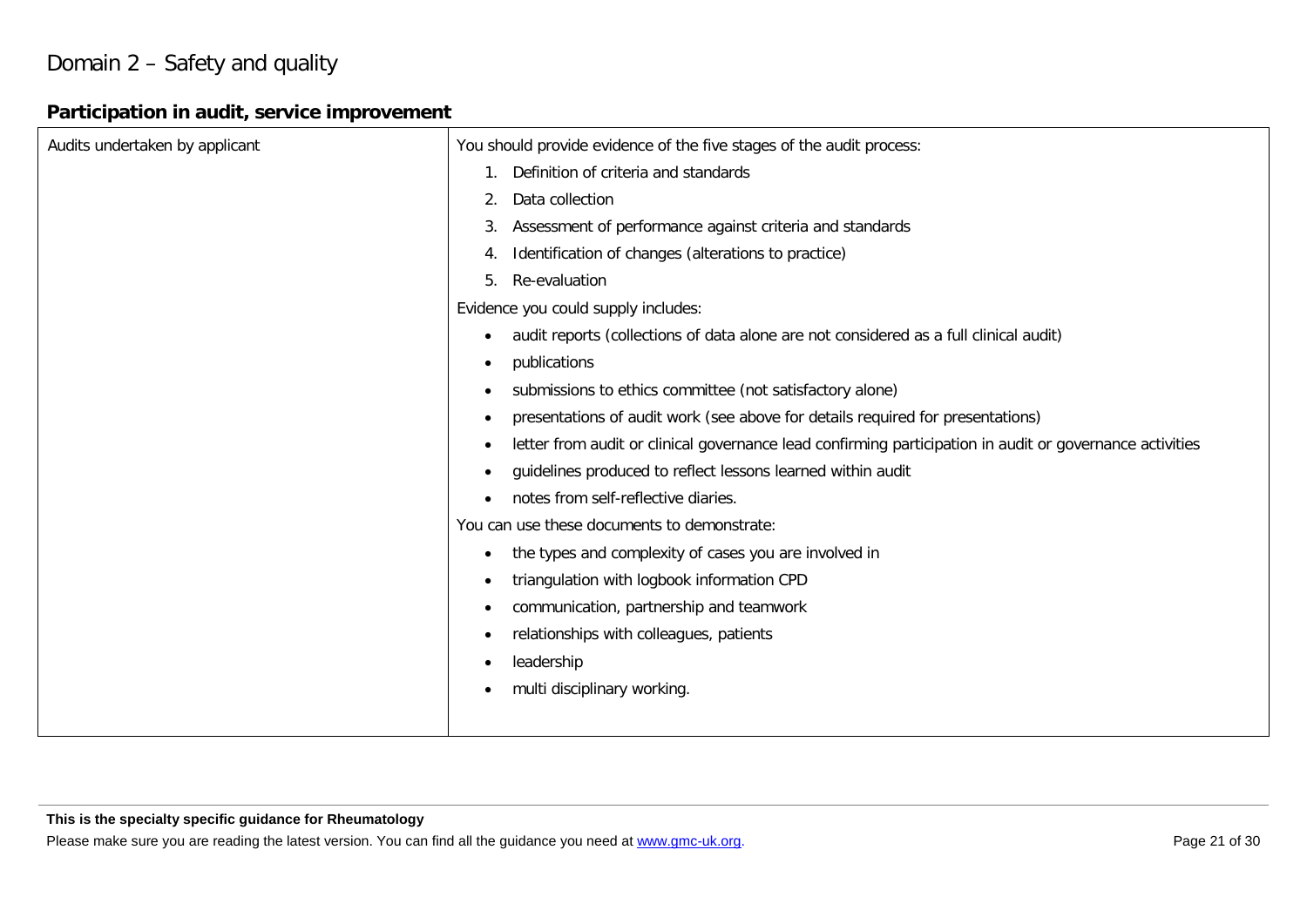| Reflective diaries                                   | You can use this document to demonstrate                                                                           |
|------------------------------------------------------|--------------------------------------------------------------------------------------------------------------------|
|                                                      | triangulation with logbooks                                                                                        |
|                                                      | relationships with colleagues<br>$\bullet$                                                                         |
|                                                      | your recognition of the limits of your professional competence                                                     |
|                                                      | handling of critical incidents or complaints<br>٠                                                                  |
|                                                      | how you have changed your practice in the light of experiences (part of audit).<br>$\bullet$                       |
|                                                      | As this evidence is self produced for its content to be given weight it must be supported or triangulated by other |
|                                                      | evidence.                                                                                                          |
| Service Improvement and clinical governance meetings | This area could be demonstrated in a number of ways including:                                                     |
|                                                      | invitations to attend meetings<br>$\bullet$                                                                        |
|                                                      | minutes of meetings demonstrating your attendance and participation in the meeting.                                |
|                                                      | You can use these documents to demonstrate:                                                                        |
|                                                      | communication, partnership and teamwork                                                                            |
|                                                      | relationships with colleagues                                                                                      |
|                                                      | leadership<br>$\bullet$                                                                                            |
|                                                      | multi disciplinary working                                                                                         |
|                                                      | participation in audit or clinical governance.<br>$\bullet$                                                        |
|                                                      | All evidence in this area must be anonymised for individual patient data.                                          |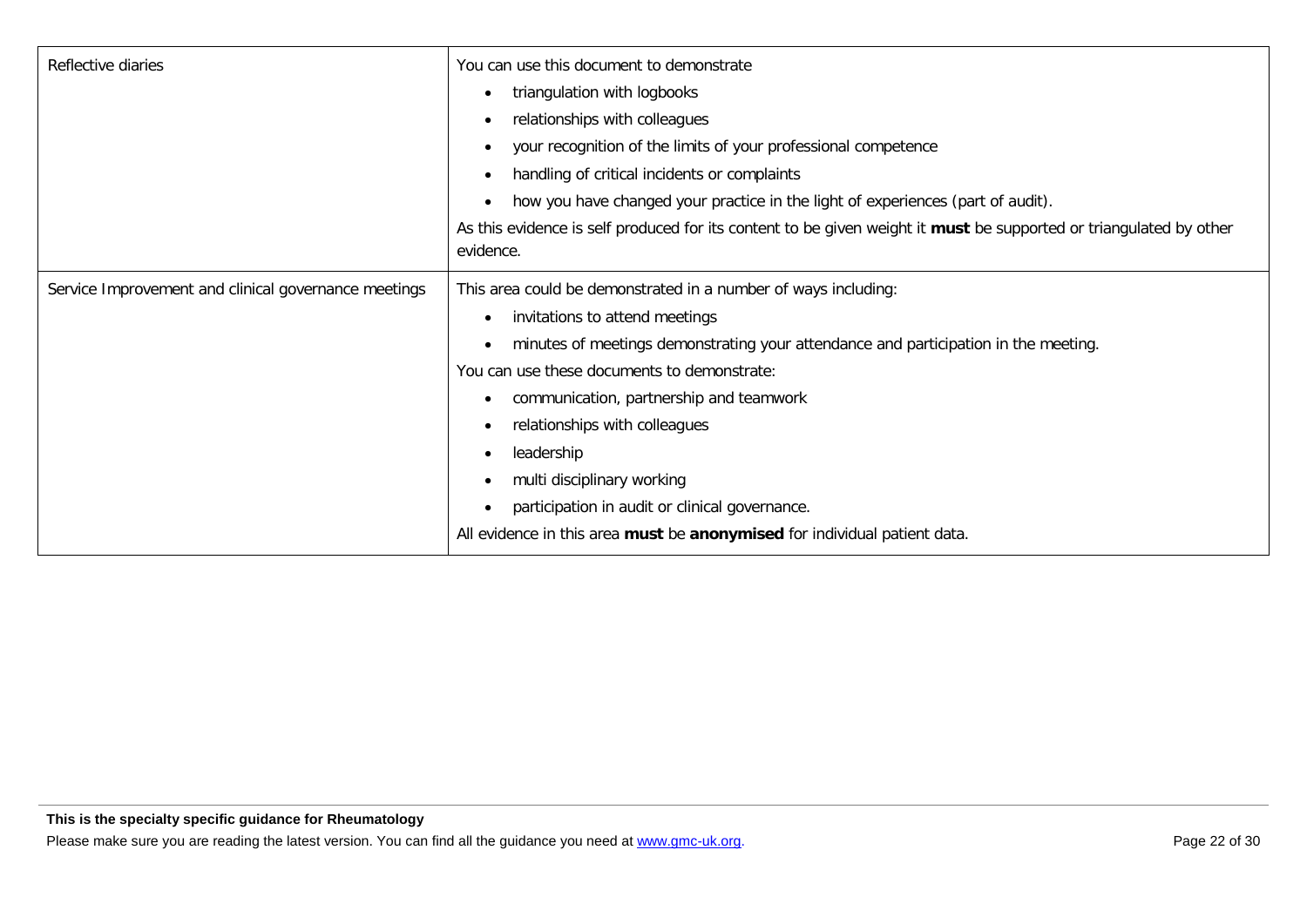# **Safety**

| Health and safety | Please provide evidence to support awareness and following Health and Safety requirements. |
|-------------------|--------------------------------------------------------------------------------------------|
|                   | This can be demonstrated by:                                                               |
|                   | declaration of health on your application form                                             |
|                   | attendance at appropriate course                                                           |
|                   | involvement in infection control (membership of committees etc)                            |
|                   | logbook information on infections                                                          |
|                   | audit on infections and subsequent changes in activity.                                    |
|                   |                                                                                            |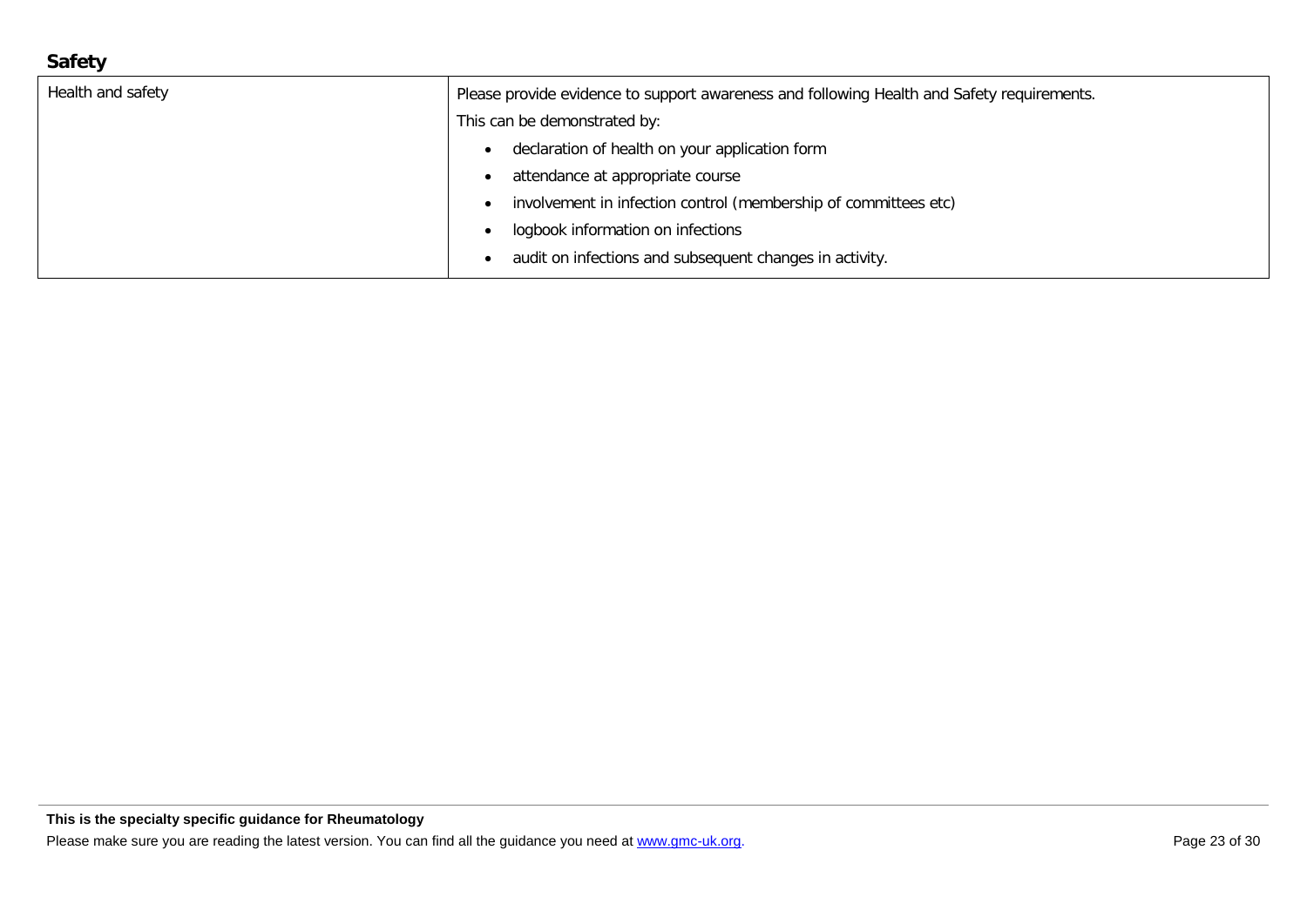### **Communication**

| Colleagues | Please provide evidence to support your communication with colleagues, both within your immediate team and the<br>wider team (including non clinical).   |
|------------|----------------------------------------------------------------------------------------------------------------------------------------------------------|
|            | This can be demonstrated by:                                                                                                                             |
|            | letters from colleagues (examples of shared cases or "To whom it may concern letters" or testimonials)<br>٠                                              |
|            | letters of correspondence between you and your colleagues, demonstrating collaboration over management<br>of patient care across multidisciplinary teams |
|            | management - including organising staff rotas                                                                                                            |
|            | presentations                                                                                                                                            |
|            | copies of appraisals or references written for colleagues (these must be anonymised with relation to<br>colleague data).                                 |
|            | You can use these documents to demonstrate:                                                                                                              |
|            | communication, partnership and teamwork<br>٠                                                                                                             |
|            | relationships with colleagues<br>$\bullet$                                                                                                               |
|            | leadership<br>$\bullet$                                                                                                                                  |
|            | multi disciplinary working<br>$\bullet$                                                                                                                  |
|            | participation in directorate and management meetings<br>$\bullet$                                                                                        |
|            | honesty and objectivity.<br>$\bullet$                                                                                                                    |
|            | Please also provide evidence of working with:-                                                                                                           |
|            | wider healthcare team including Primary Care, intermediate and secondary care teams<br>٠                                                                 |
|            | multidisciplinary teams<br>$\bullet$                                                                                                                     |
|            | community groups.<br>$\bullet$                                                                                                                           |
|            | These could be demonstrated using the following types of evidence:-                                                                                      |
|            | newspaper articles<br>$\bullet$                                                                                                                          |
|            | local authority / government meeting minutes,<br>$\bullet$                                                                                               |
|            | extracts from websites<br>$\bullet$                                                                                                                      |

#### **This is the specialty specific guidance for Rheumatology**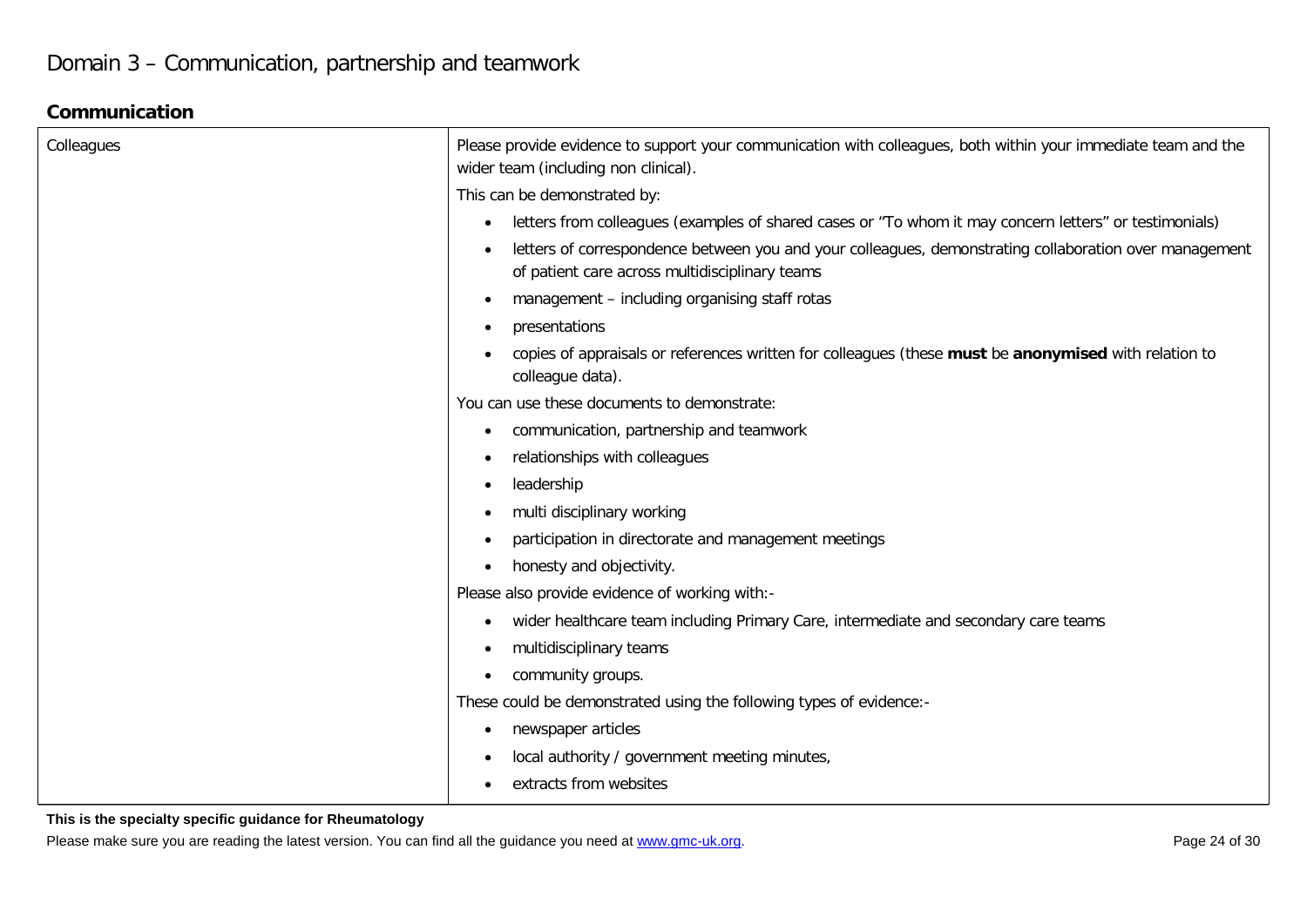|          | job descriptions<br>$\bullet$                                                                                                                                                                                                                                                                                                          |
|----------|----------------------------------------------------------------------------------------------------------------------------------------------------------------------------------------------------------------------------------------------------------------------------------------------------------------------------------------|
|          | articles, publications.                                                                                                                                                                                                                                                                                                                |
|          |                                                                                                                                                                                                                                                                                                                                        |
| Patients | This area could be demonstrated in a number of ways including:                                                                                                                                                                                                                                                                         |
|          | thank you letters and cards from patients<br>$\bullet$                                                                                                                                                                                                                                                                                 |
|          | letters from colleagues (examples of cases shared or "To whom it may concern letters" / testimonials)<br>$\bullet$                                                                                                                                                                                                                     |
|          | complaints and responses to complaints.                                                                                                                                                                                                                                                                                                |
|          | This may include complaints received against your department or a colleague where you have been involved<br>in the resolution. This is to demonstrate how you handle complaints. Having a complaint made against you<br>will not adversely influence your application. You must anonymise colleague information from this<br>evidence. |
|          | 360° feedback.                                                                                                                                                                                                                                                                                                                         |
|          | You can use these documents to demonstrate:                                                                                                                                                                                                                                                                                            |
|          | communication                                                                                                                                                                                                                                                                                                                          |
|          | relationships with patients                                                                                                                                                                                                                                                                                                            |
|          | honesty and integrity                                                                                                                                                                                                                                                                                                                  |
|          | protecting patient confidentiality.                                                                                                                                                                                                                                                                                                    |
|          | All evidence in this area must be anonymised for individual patient data.                                                                                                                                                                                                                                                              |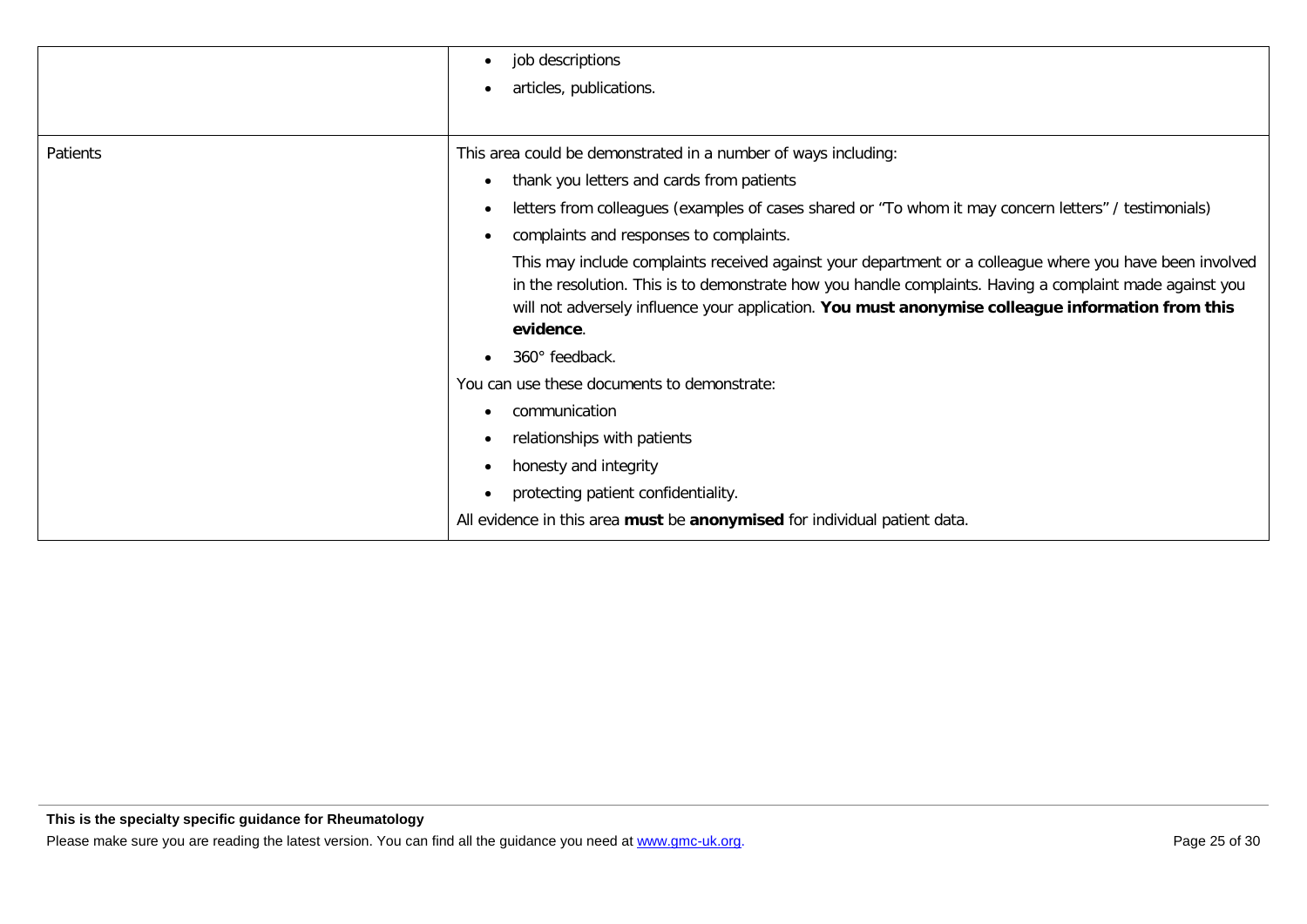# **Partnership and teamwork**

| Working in multidisciplinary teams | This area could be demonstrated in a number of ways including:                     |
|------------------------------------|------------------------------------------------------------------------------------|
|                                    | invitations to attend meetings<br>$\bullet$                                        |
|                                    | minutes of meetings demonstrating your attendance and participation in the meeting |
|                                    | job plans which indicate this as a duty<br>$\bullet$                               |
|                                    | appraisals which include this information.                                         |
|                                    | You can use these documents to demonstrate:                                        |
|                                    | communication, partnership and teamwork                                            |
|                                    | relationships with colleagues                                                      |
|                                    | leadership                                                                         |
|                                    | multi disciplinary working.                                                        |
|                                    | All evidence in this area must be anonymised for individual patient data.          |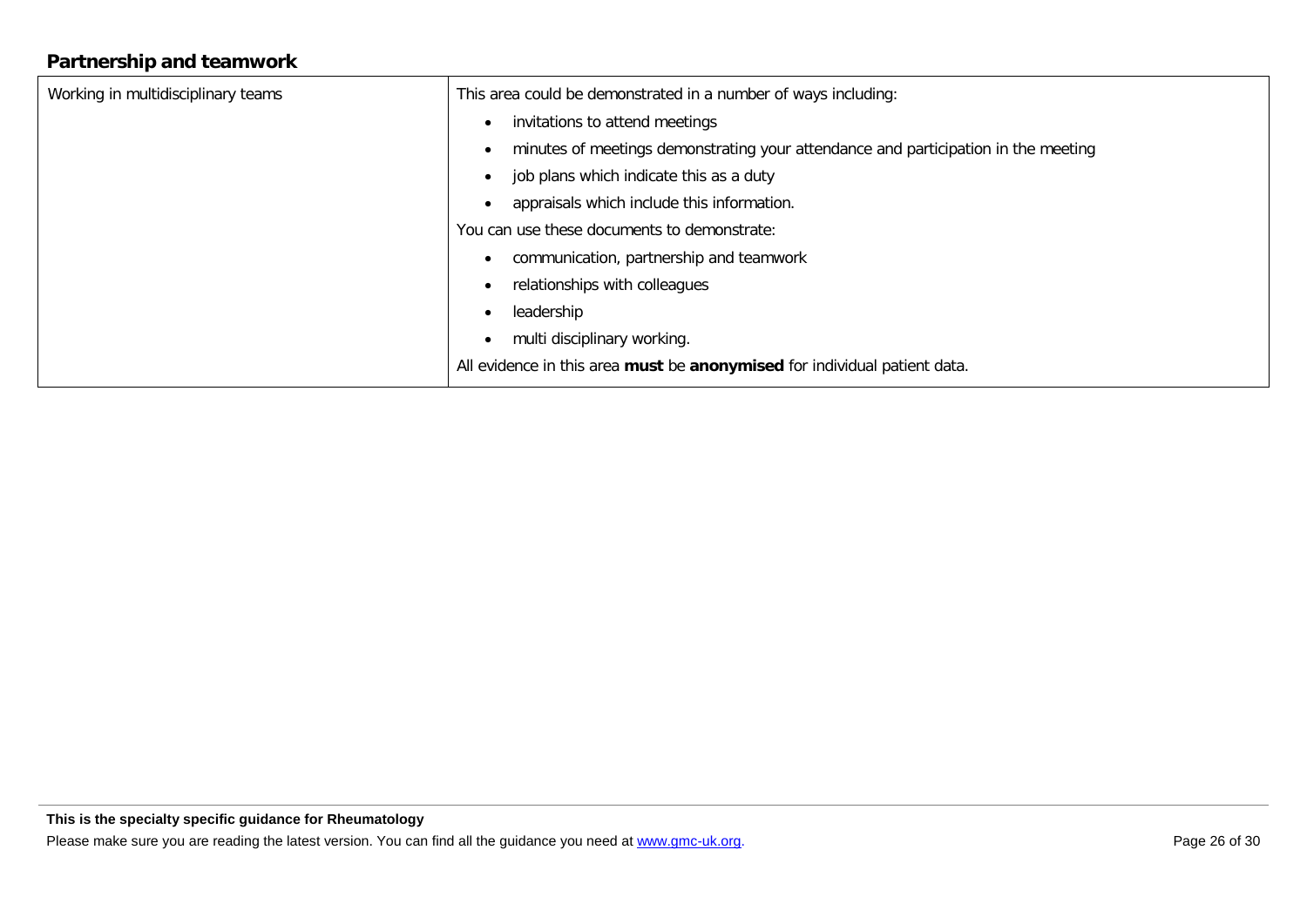| Management and leadership experience | This area could be demonstrated in a number of ways including:                                  |
|--------------------------------------|-------------------------------------------------------------------------------------------------|
|                                      | invitations to attend meetings<br>$\bullet$                                                     |
|                                      | minutes of meetings demonstrating your attendance and participation in the meeting<br>$\bullet$ |
|                                      | job plans which indicate this as a duty<br>$\bullet$                                            |
|                                      | appraisals which include this information.<br>$\bullet$                                         |
|                                      | You can use these documents to demonstrate:                                                     |
|                                      | communication, partnership and teamwork<br>$\bullet$                                            |
|                                      | relationships with colleagues<br>$\bullet$                                                      |
|                                      | leadership<br>$\bullet$                                                                         |
|                                      | management skills.<br>$\bullet$                                                                 |
|                                      | You should demonstrate leadership and management in the following areas:                        |
|                                      | Education and training<br>$\bullet$                                                             |
|                                      | Deteriorating performance of colleagues (e.g. stress, fatigue)<br>$\bullet$                     |
|                                      | High quality care<br>$\bullet$                                                                  |
|                                      | Effective handover of care between shifts and teams                                             |
|                                      | All evidence in this area must be anonymised for individual patient data.                       |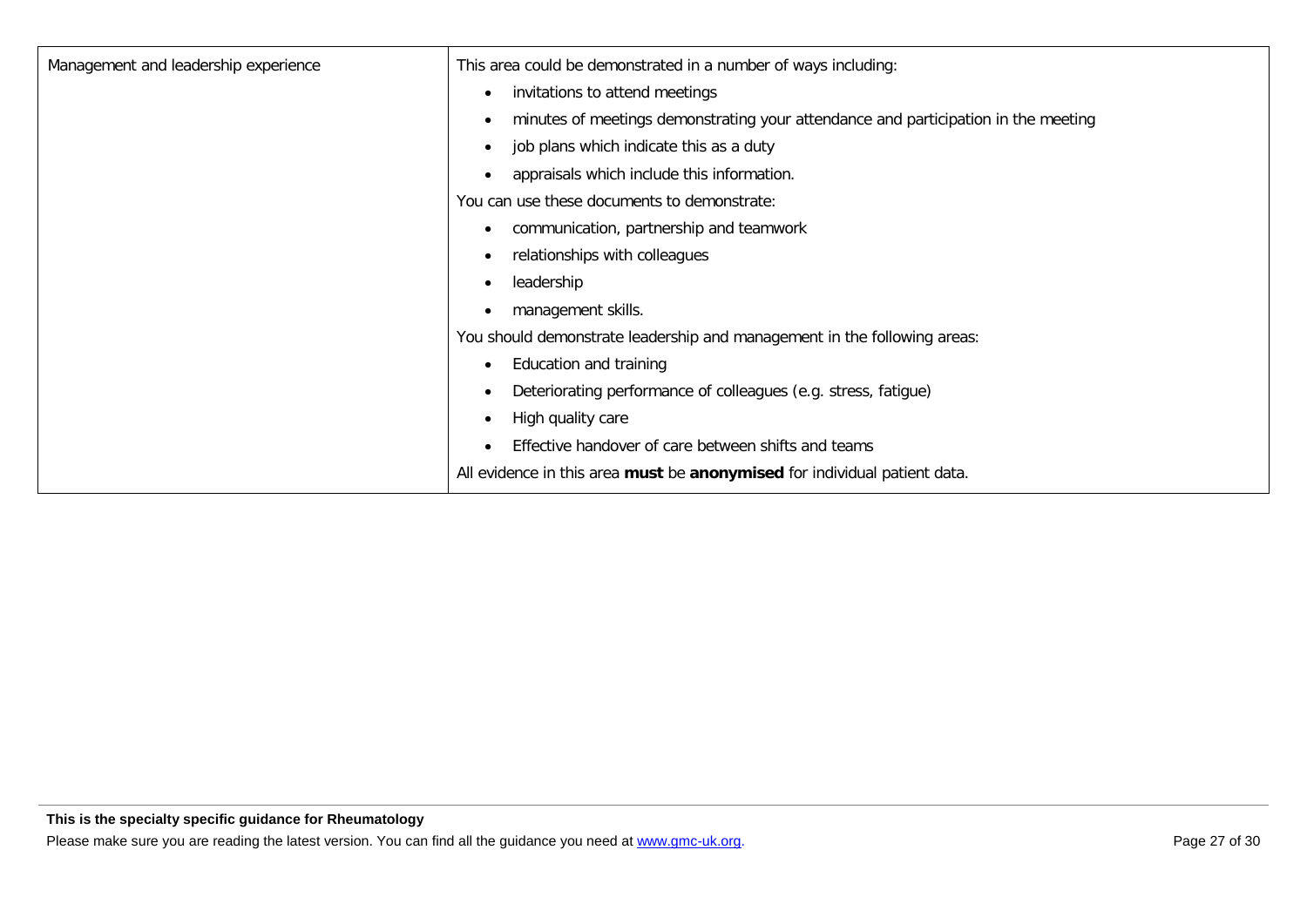| Chairing meetings and leading projects | This area could be demonstrated in a number of ways including:                                                                                                                                        |
|----------------------------------------|-------------------------------------------------------------------------------------------------------------------------------------------------------------------------------------------------------|
|                                        | invitations to attend meetings<br>$\bullet$                                                                                                                                                           |
|                                        | minutes of meetings demonstrating your attendance and participation in the meeting<br>$\bullet$                                                                                                       |
|                                        | job plans which indicate this as a duty<br>$\bullet$                                                                                                                                                  |
|                                        | appraisals which include this information<br>٠                                                                                                                                                        |
|                                        | project reports<br>$\bullet$                                                                                                                                                                          |
|                                        | letters from colleagues<br>$\bullet$                                                                                                                                                                  |
|                                        | publications or presentations.<br>$\bullet$                                                                                                                                                           |
|                                        | You can use these documents to demonstrate:                                                                                                                                                           |
|                                        | communication, partnership and teamwork<br>$\bullet$                                                                                                                                                  |
|                                        | relationships with colleagues<br>$\bullet$                                                                                                                                                            |
|                                        | leadership<br>$\bullet$                                                                                                                                                                               |
|                                        | multi disciplinary working<br>$\bullet$                                                                                                                                                               |
|                                        | participation in directorate and management meetings<br>$\bullet$                                                                                                                                     |
|                                        | CPD.<br>$\bullet$                                                                                                                                                                                     |
|                                        | Where you have not provided evidence of success in an examination that is a requirement of the CCT curriculum,<br>evidence in this area may contribute to your demonstration of equivalent knowledge. |
|                                        | All evidence in this area must be anonymised for individual patient data.                                                                                                                             |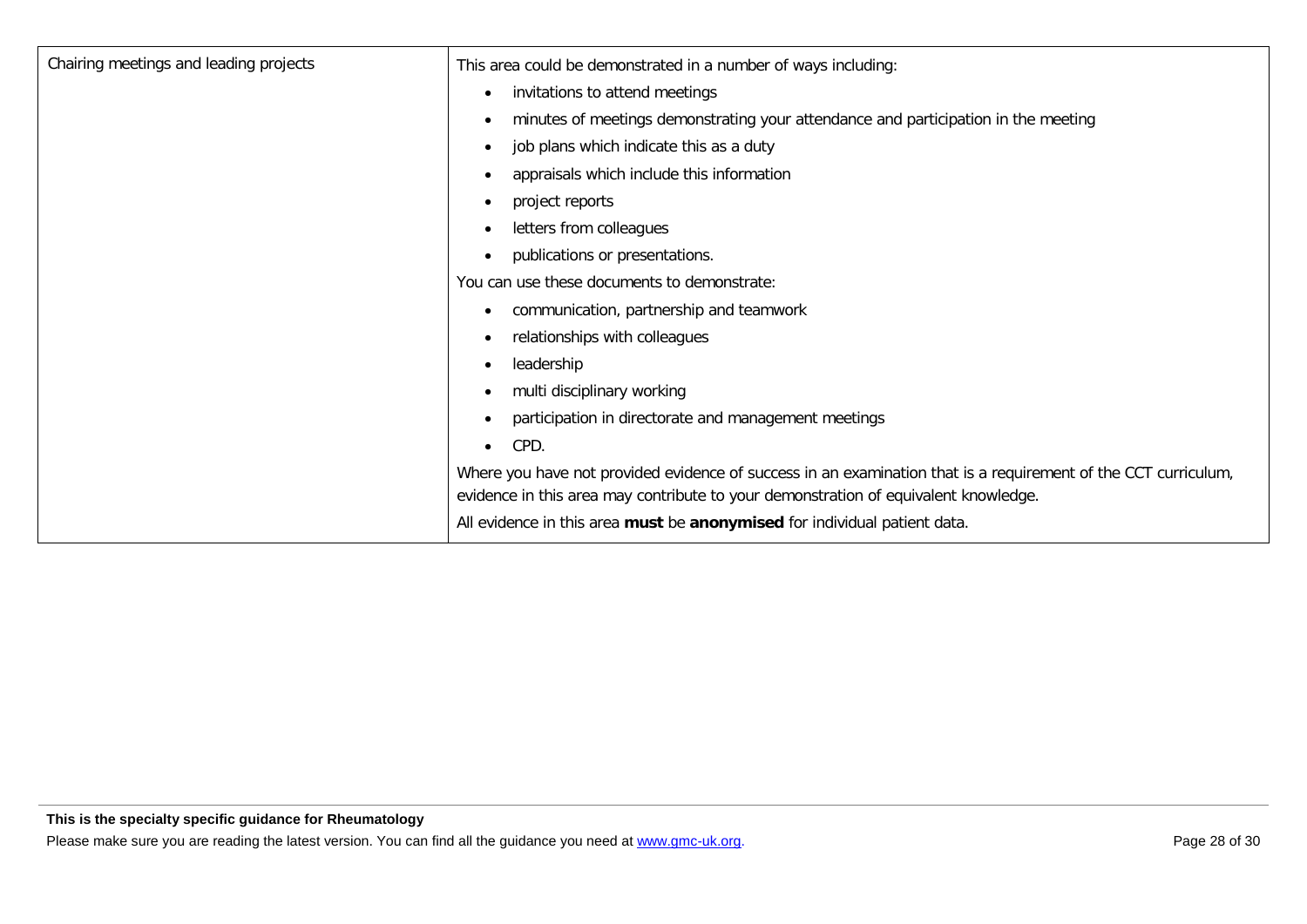# **Acting with honesty and integrity**

| Honesty and integrity                                                                                                                | You can demonstrate this with:<br>the declarations on your application form<br>$\bullet$<br>statements from your referees<br>$\bullet$<br>appraisal forms<br>$\bullet$<br>having no restrictions on your registration (UK based doctors)<br>Certificate of Good Standing (overseas based doctors). |
|--------------------------------------------------------------------------------------------------------------------------------------|----------------------------------------------------------------------------------------------------------------------------------------------------------------------------------------------------------------------------------------------------------------------------------------------------|
| Equality and human rights (including disability, human<br>rights, race, religion and ethnicity awareness and equal<br>opportunities) | You can demonstrate this with:<br>evidence of attendance at relevant courses (please provide details of course content)<br>$\bullet$<br>feedback from patients and colleagues<br>$\bullet$<br>statements from your referees<br>testimonials.                                                       |
| Data protection                                                                                                                      | You can demonstrate this with:<br>attendance at relevant courses (please provide details of course content)<br>$\bullet$<br>feedback from patients and colleagues<br>$\bullet$<br>your application and evidence being appropriately anonymised.                                                    |